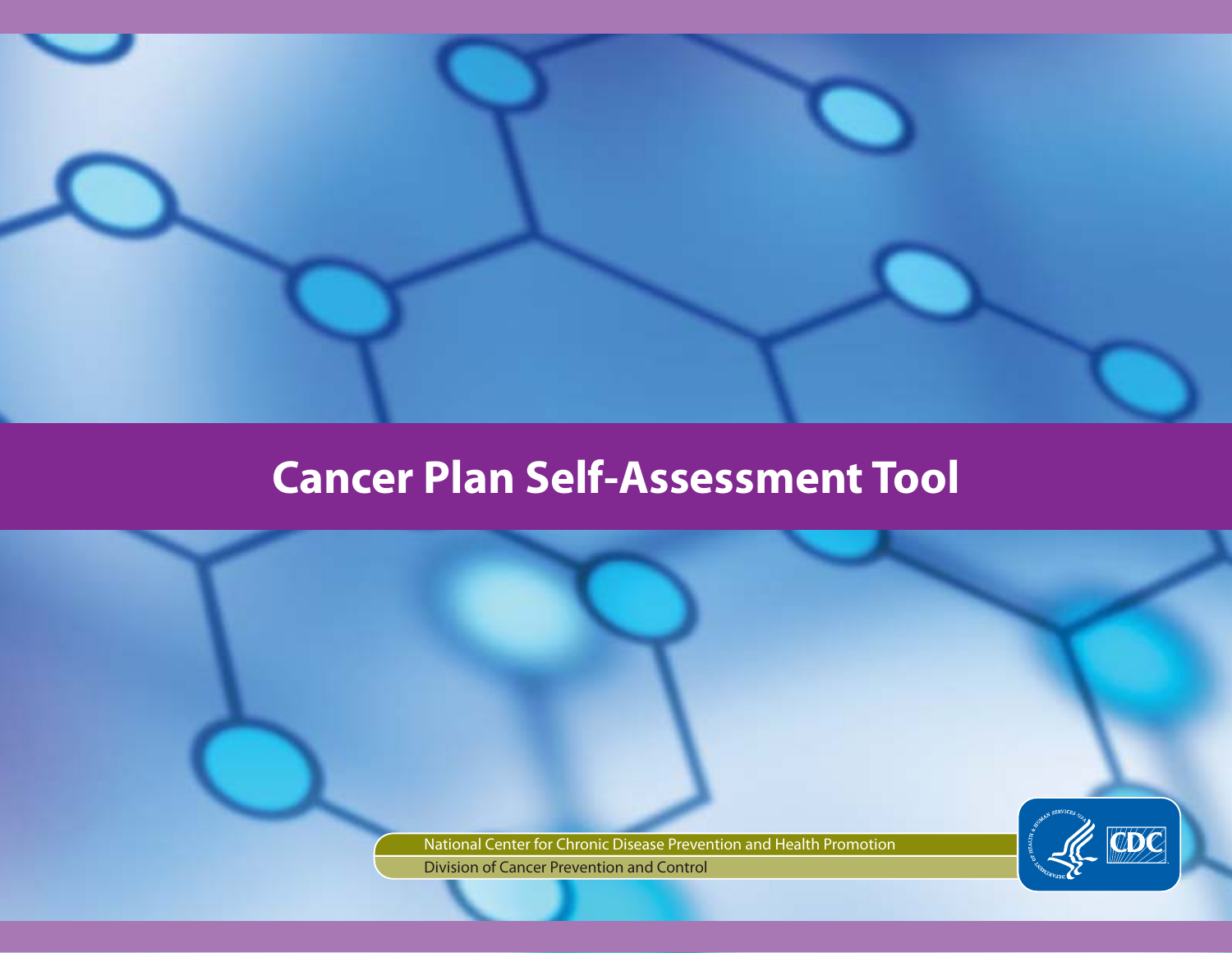For more information please contact Centers for Disease Control and Prevention 1600 Clifton Road NE, Atlanta, GA 30333 Telephone: 1-800-CDC-INFO (232-4636) | TTY: 1-888-232-6348 E-mail: [cdcinfo@cdc.gov](mailto:cdcinfo@cdc.gov) | Web: <www.cdc.gov> Publication date: 08/01/2012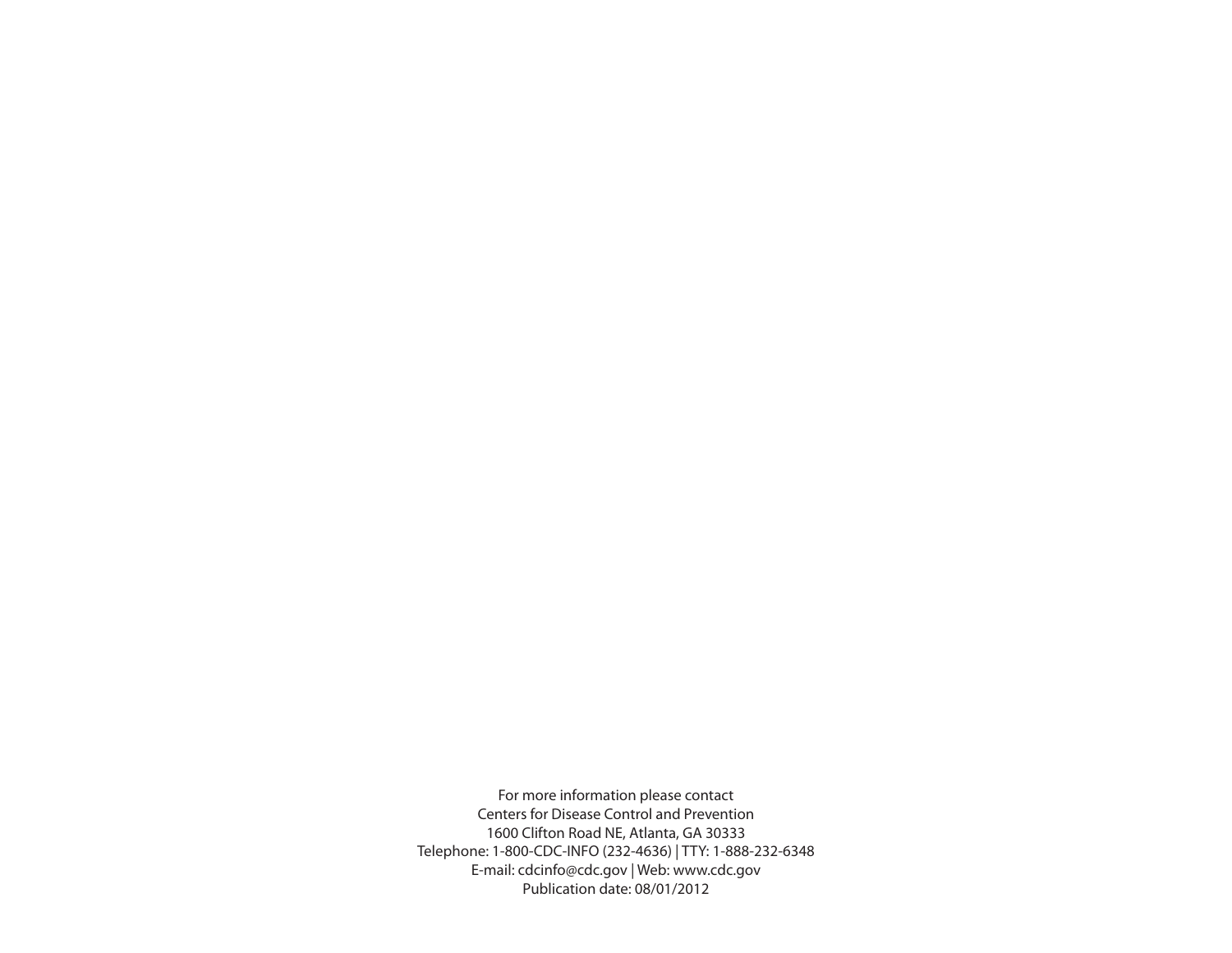### Table of Contents

**4**. . . . Acknowledgements

**5**. . . . . . . . . . Introduction

- **8**. . . . . . . . . Recommendations on How to Use This Tool
- **11**. . . . . The Tool

*Appendices*

28. . . . . . . . . . . A. CDC / NCCCP Priorities

- 29. . . . . . . . . . B. Abstract: Cancer Plan Index: A Measure for Assessing the Quality of Cancer Plans
- **31**. . . C. Abstract: Revision of Comprehensive Cancer Control Plans: Experiences Shared by Three States

3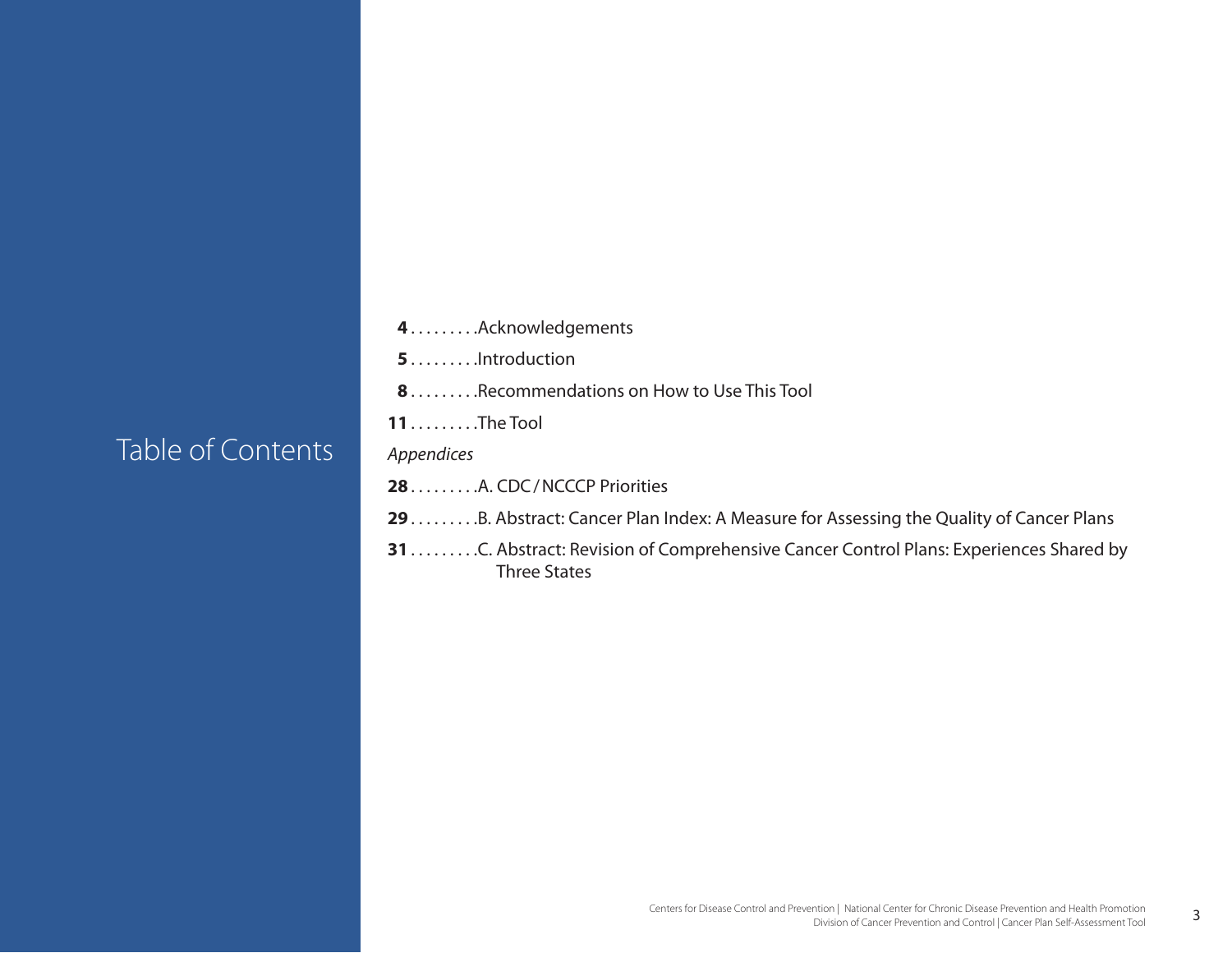We would like to thank the following people for their contributions toward this resource:

The Cancer Plan-Self Assessment Workgroup from CDC's Comprehensive Cancer Control Branch: Susan Derrick, Behnoosh Momin, Brooke Steele and Chris Stockmyer. Angela Moore, Lumbé Davis and Barbara Wethers were also consulted on this project.

The following Comprehensive Cancer Control program directors provided feedback on the usefulness and practicality of the tool.

Chiquita Chanay, Mississippi State Department of Health

Virginie Daguise, South Carolina Department of Health and Environmental Control

Shauntay Davis, California Public Health Institute

Gail Merriam, Massachusetts Department of Public Health

Sharon Mallory & David Cranmer, Vermont Department of Health

### Acknowledgements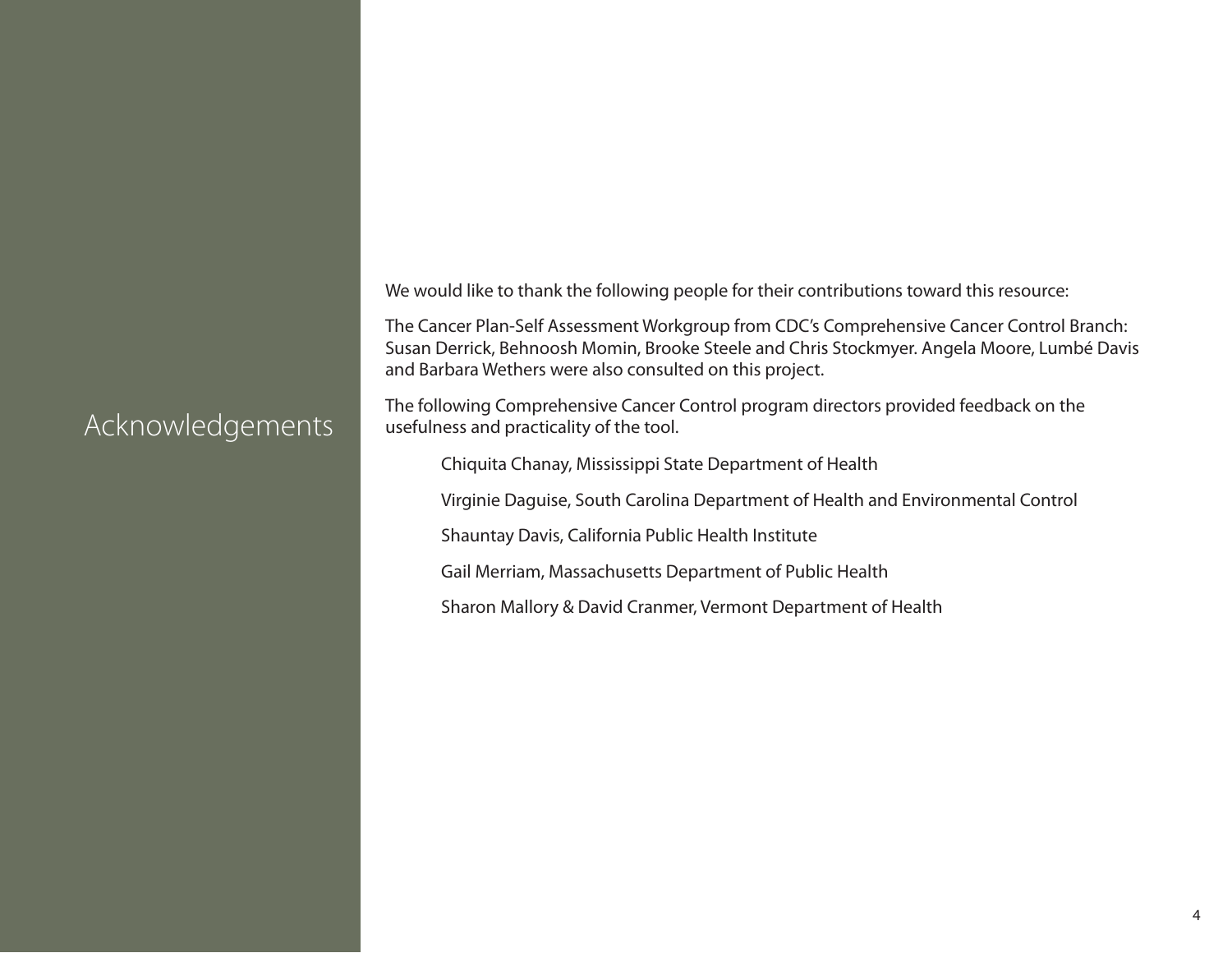**Purpose:** The Cancer Plan Self-Assessment Tool is easy to complete and allows users to evaluate the comprehensiveness of their plan.

The components and indicators identified in this tool are not an exhaustive list of items that should be included in a cancer plan, but they are critical to CDC. Users may need to include additional components and/or indicators to meet the needs of their stakeholders. Use of this tool is not mandatory. However, if you do apply it to your plan, please share your results with your program consultant as s/he may provide some additional guidance.

**Intended Users:** This tool was created by CDC/Comprehensive Cancer Control Branch staff for Comprehensive Cancer Control program directors and cancer coalition members to assist them with revising or assessing the State/Territory/Tribe/Pacific Island Jurisdiction cancer plan (referred to as "jurisdiction" throughout this document).

**Background**: The cancer plan self-assessment tool was adapted from CDC's Cancer Plan Index.\* The Cancer Plan Index is a tool developed to review CCC plans and assess their level of comprehensiveness on the basis of selected topic areas, including goals, objectives, and strategies. The CDC Cancer Plan Index Study was completed in collaboration with Research Triangle Institute, Inc. in 2008.1 Since the Cancer Plan Index was developed, NCCCP has implemented new priority areas (see **Appendix A**) and modified performance measures for CCC grantees. This self-assessment tool incorporates the CDC/NCCCP priorities and updated measures. To read more about the Cancer Plan Index see **Appendix B.**

**Description**: The self-assessment tool has eight core components (description of the process used to develop the plan, goals, objectives, strategies, stakeholder involvement, presentation of data on disease burden, reduction of cancer disparities, evaluation, and additional descriptive items). Seven of the components were identified in the CPI as key elements of cancer control planning. Grouped within each component are corresponding indicators that reflect plan attributes and planning processes.

5

### Introduction

<sup>1</sup> Rochester P, Adams E, Porterfield DS, Holden D, McAleer K, Steele CB. Cancer Plan Index: A Measure for Assessing the Quality of Cancer Plans. Journal of Public Health Management Practice. 2011 Nov-Dec;17(6):E12-7.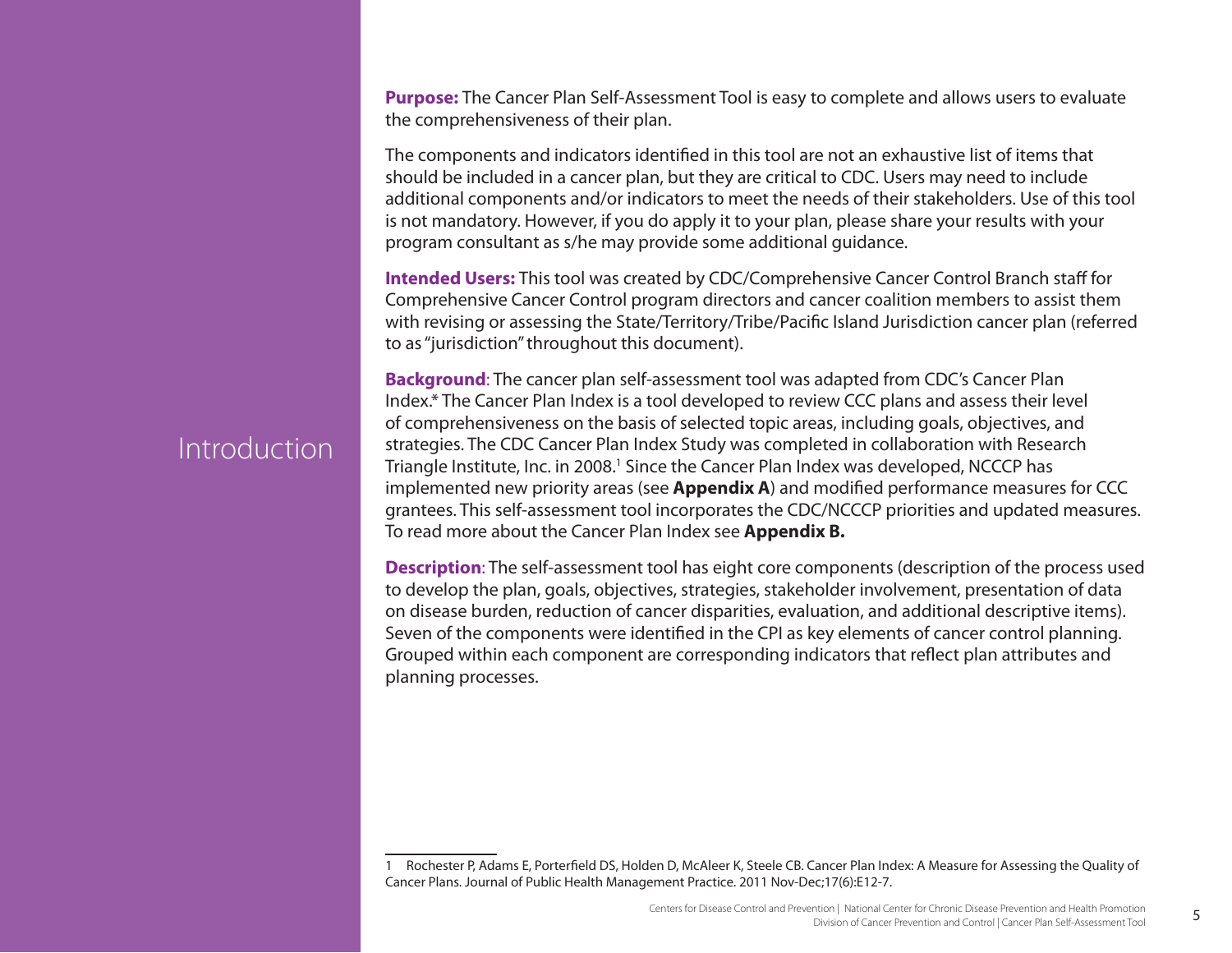**Feedback from Intended Users:** To determine usability, a draft version of the tool was sent to a convenience sample of comprehensive cancer control program directors. Each of the program consultants working on this project asked one of the program directors with whom they work to provide feedback on the tool (n=4). The program directors were asked to test the tool and then were asked the following questions. Responses were obtained between December 2011 and January 2012.

- 1. Was this tool useful?
- 2. Briefly describe how you used the tool. Did you use this tool with your coalition members?
- 3. What did you like about the tool?
- 4. Was the scoring useful?
- 5. What do you think about the length of this tool, e.g., number of questions?
- 6. Did you find the help you were looking for in this tool? If not, what was missing?
- 7. What did you dislike and how could CDC improve the tool?
- 8. Does any language in the tool need clarification?
- 9. What other resources, if any, can CDC provide to help with cancer plan development and or assessment?
- 10. Do you have any additional comments?

Overall, the program directors found the tool useful. Specifically, program directors commented that dividing the tool into components allows implementation teams or workgroups to take the lead on relevant sections. Based on program directors' feedback, CDC modified the tool where appropriate. For example, the scoring function was deleted since the tool is intended to **assist** the grantee and partners in improving the cancer plan and not to rate the individual plan. Currently, tool users can simply check "yes" or "no" to indicate if the element was addressed adequately in the plan and then provide comments.

Over the course of time additional changes were made to the tool and in March 2012, we asked the same program directors to review the revised version. They identified some verbiage that needed to be clarified and suggested that check boxes be added to the tool. These suggestions were incorporated into this final version of the tool.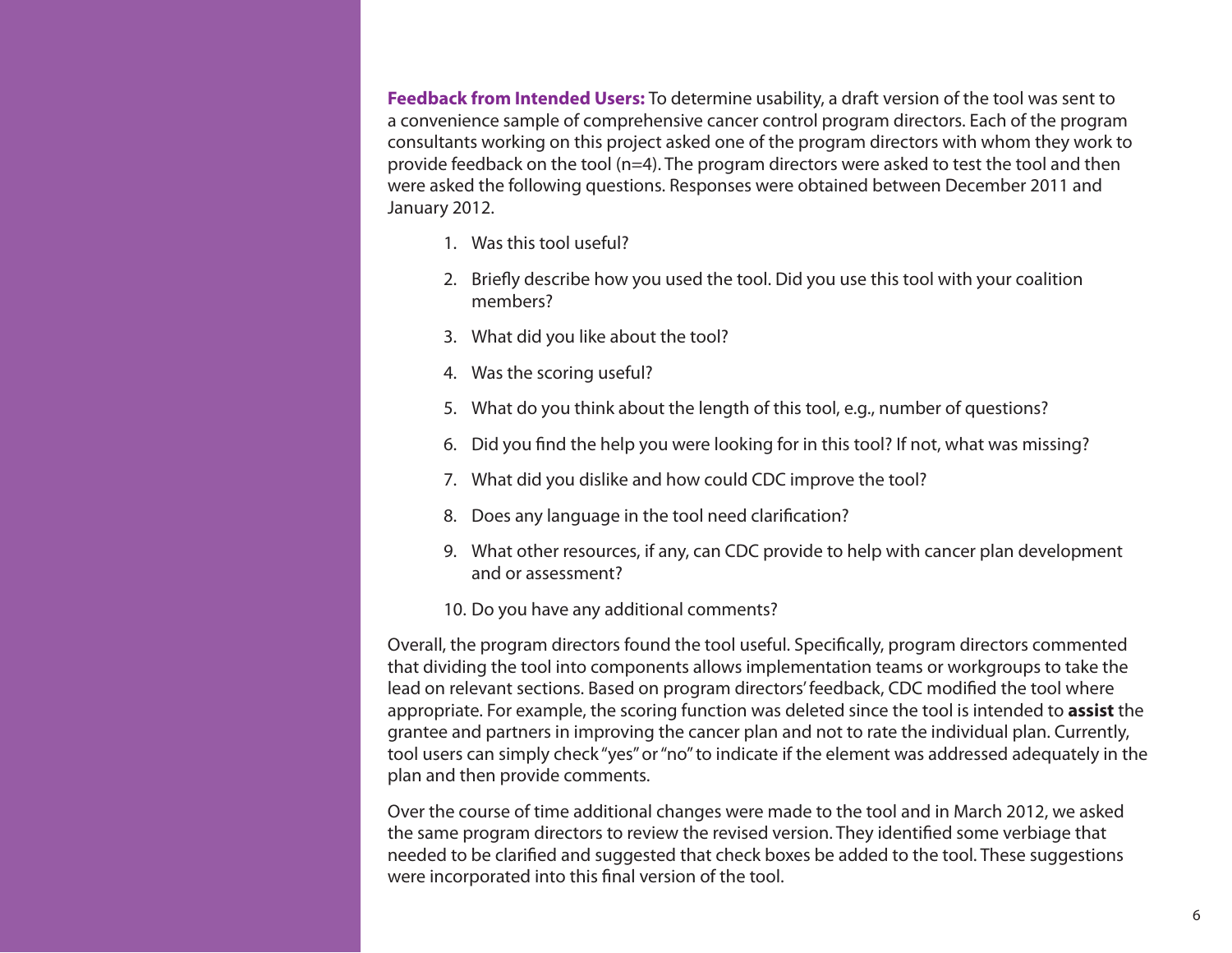**Flexibility**: This tool is adaptable and can be modified to meet the needs of the user. We encourage flexibility and editing to address local applications. For example, coalition members might give specific instruction as to the type of information they want their workgroup colleagues to include in the comments section. Or, members may want to add other indicators to the tool for a specific activity. Others may want to use a point system.

Additional ideas on how to update the cancer plan can be found in the article, Revision of Comprehensive Cancer Control Plans: Experiences Shared by Three States.<sup>1</sup> The abstract is provided at Appendix C and the full text can be accessed at [http://www.springerlink.com/](http://www.springerlink.com/content/m163246t0g47l246/fulltext.pdf) [content/m163246t0g47l246/fulltext.pdf](http://www.springerlink.com/content/m163246t0g47l246/fulltext.pdf)

\*The Cancer Plan Self-Assessment Tool was modeled after the State Plan Index tool developed by Fran Butterfoss and Diane Dunet. Their manuscript, *A Tool for Assessing the Quality of State Public Health Plans*, Preventing Chronic Disease (2005) was published online 2005 March 15 and can be accessed at <http://www.ncbi.nlm.nih.gov/pmc/articles/PMC1327709/>

1 Hager P, Given L, Redmond J, Rogers K. *Revision of Comprehensive Cancer Control Plans: Experiences Shared by Three States.*  Cancer Causes & Control. 2010 Dec;21(12):2005-13. Epub 2010 Oct 21

7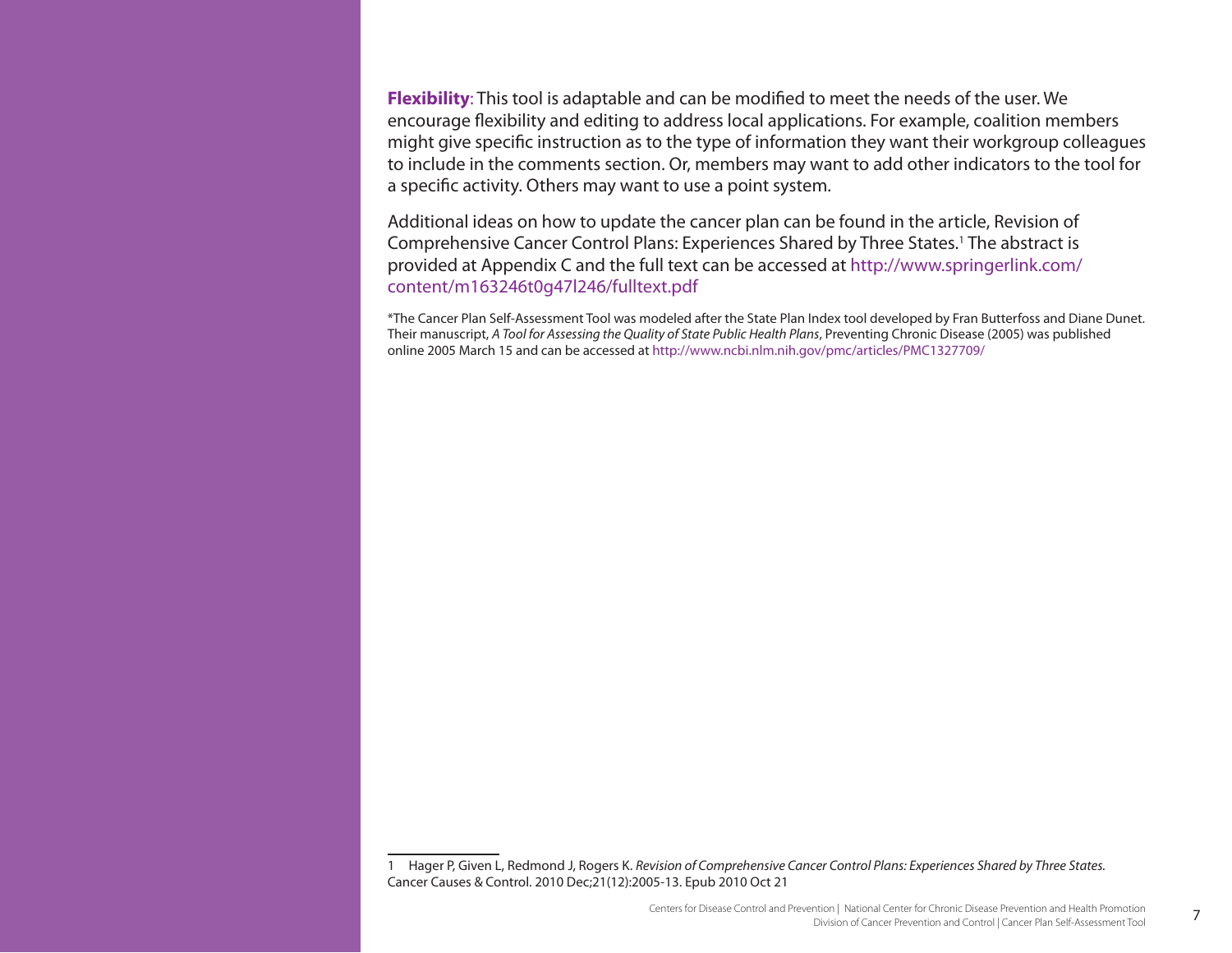How you use this tool depends on where in the plan revision process the cancer coalition is. For example, if you have just finished revising your cancer plan, you can use this tool to "evaluate" the plan. Or the cancer coalition may be gearing up or in the process of updating the plan. This tool can be used to inform both of these activities.

NOTE: CDC requires that grantees annually evaluate at least one aspect of the plan, partnership and program interventions. This tool can be used as a data source for answering evaluation questions such as: How comprehensive is the CCC plan? To what extent does the plan address disparities? To what extent are all the CDC CCCB priorities included in the plan?

#### **Recommended steps for using this tool include**:

- **1. Review this tool** with the steering committee members and/or workgroup leads. The tool was created so that components can be assigned to various workgroups. For example, you might want the evaluation workgroup to complete the evaluation component.
- **2. Complete the tool**. Once the tool is completed, develop a list of all the elements (indicators) that were not included in the cancer plan.
- **3. Identify revisions needed.** Work with the steering committee members, workgroup leads, and/or those who are leading the efforts to write the revision to prioritize all missing elements.
- **4. Develop an action plan** for revising the cancer plan that includes the highest priority elements. The tool includes recommended resources specific to each component of the tool. These resources are intended to assist users as they develop the action plan.
- **5. Share with your program consultant** how the tool was used and the results generated. We recommend that you upload the completed tool to the CDC/NCCCP Management Information System. Also share any ideas you may have on how to improve the tool.

Recommendations on How to Use This Tool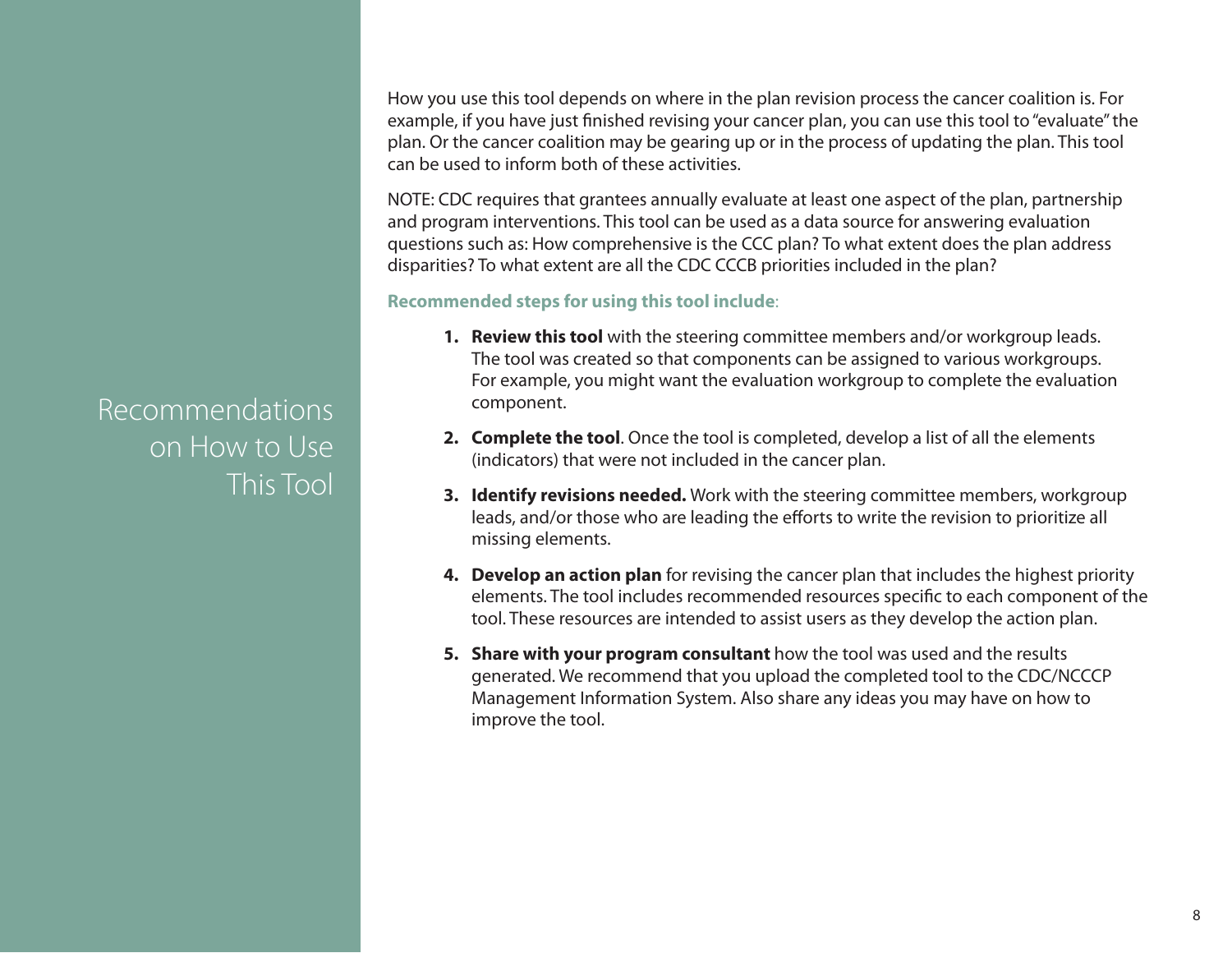### We Would Like to Hear from You

As noted above, CDC would like to hear what you thought about this tool. Please send ideas or feedback to Chris Stockmyer at <cstockmyer@cdc.gov>. Thank you.

9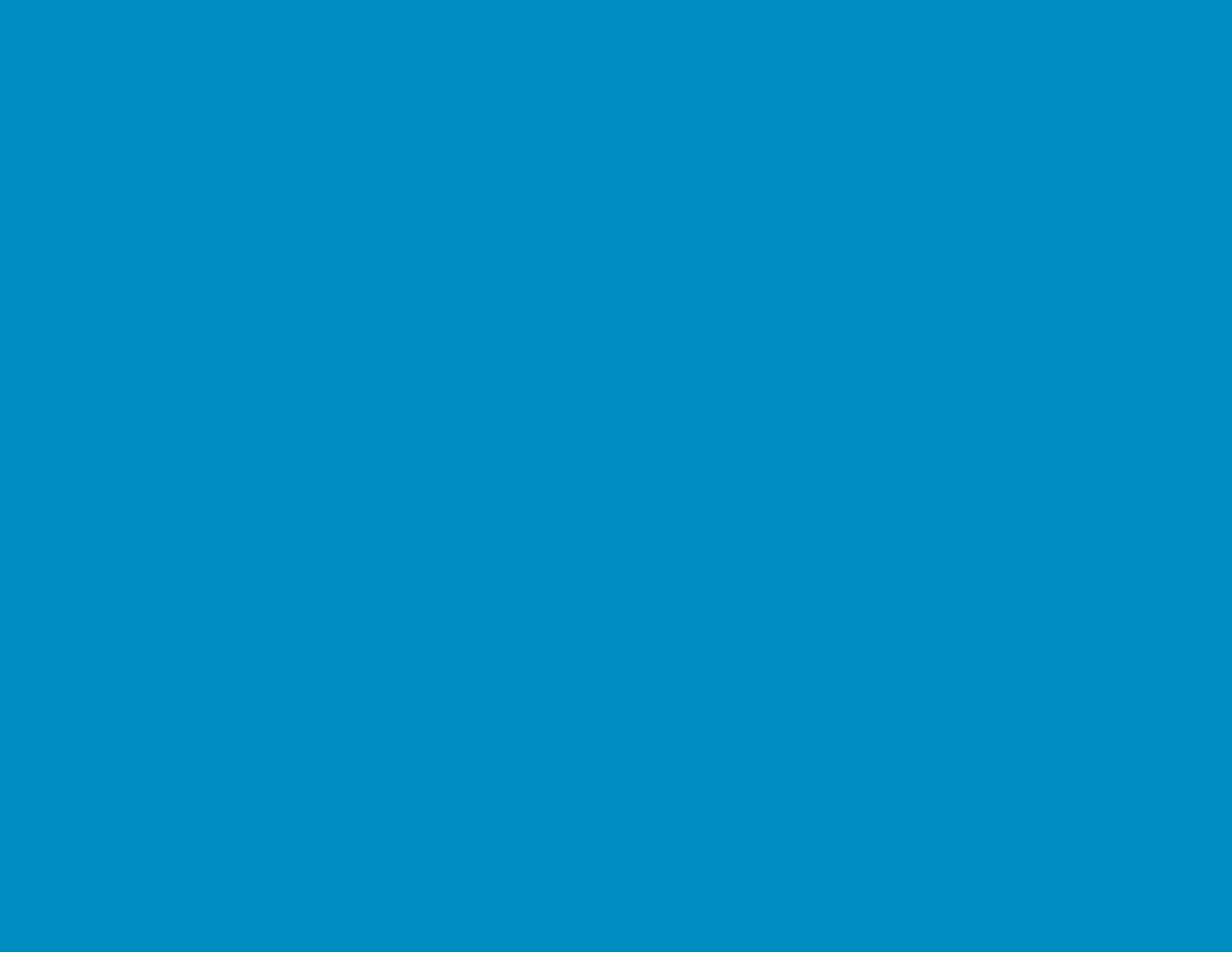Cancer Plan Self-Assessment Tool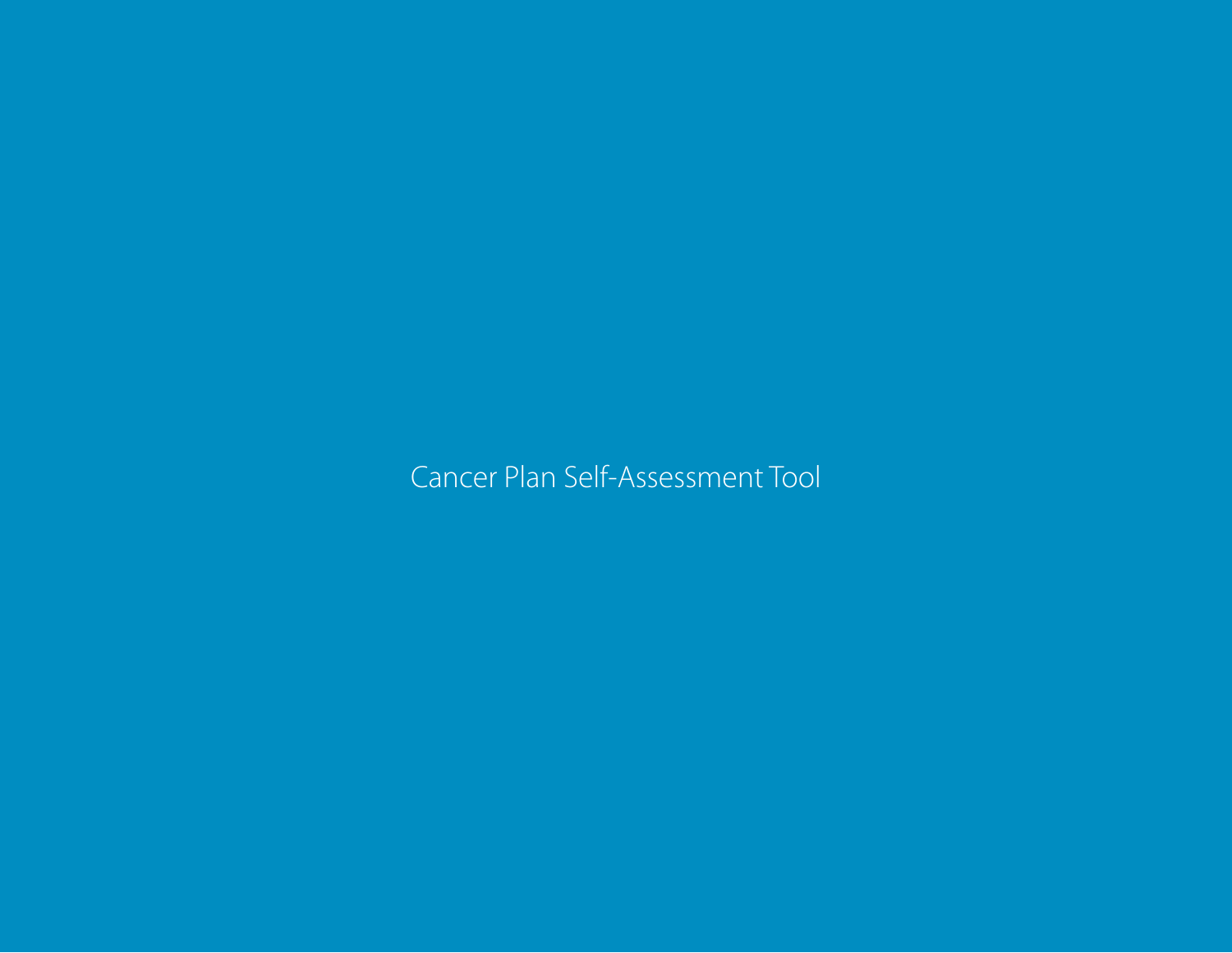### I. Description of the Process Used to Develop the Plan

The cancer plan should include a description of the who, what, when, where, how and why the plan came into existence. It should also describe how the plan will be implemented, monitored for progress, updated, and sustained.

| <b>Component Indicators</b> |                                                                                                                                                                                                                                                                                                | No | <b>Yes</b> | <b>Comments</b> |
|-----------------------------|------------------------------------------------------------------------------------------------------------------------------------------------------------------------------------------------------------------------------------------------------------------------------------------------|----|------------|-----------------|
| 1.                          | Cancer and cancer risk factor data was reviewed as part of the development<br>process.                                                                                                                                                                                                         |    |            |                 |
| 2.                          | Stakeholders were involved in the planning process. Based on interest and<br>expertise small workgroups or subcommittees may work on different sections<br>of the plan.                                                                                                                        |    |            |                 |
| 3.                          | Plan describes how strategies will be integrated with existing programs (e.g.,<br>chronic diseases, prevention, education, and service delivery).                                                                                                                                              |    |            |                 |
| 4.                          | Plan describes how partners will be involved in implementing the plan (e.g.,<br>training, technical assistance, funding).                                                                                                                                                                      |    |            |                 |
| 5.                          | Plan assigns responsibility for implementing strategies to a lead agency or<br>organizations (e.g., cancer centers, cancer advocacy, state health department).<br>Also, plan describes who will be responsible; evidence of this could be a listing<br>of subcommittees' organization members. |    |            |                 |
| 6.                          | Plan describes process for prioritizing strategies listed.                                                                                                                                                                                                                                     |    |            |                 |
| 7.                          | Plan describes process for updating or revising the plan throughout<br>implementation.                                                                                                                                                                                                         |    |            |                 |
| 8.                          | Resource plan or budget is included with the cancer plan or it is mentioned,<br>but kept as a separate document. The resource plan indicates what is needed to<br>implement the plan, which includes a variety of current and potential funding<br>sources.                                    |    |            |                 |
|                             | • For individual interventions, plan describes how funds will be allocated to/<br>from partners<br>to support plan implementation.                                                                                                                                                             |    |            |                 |
|                             | • This budget and resource section is needed<br>to sustain the strategies noted in the plan. It also identifies the lead funding<br>agency.                                                                                                                                                    |    |            |                 |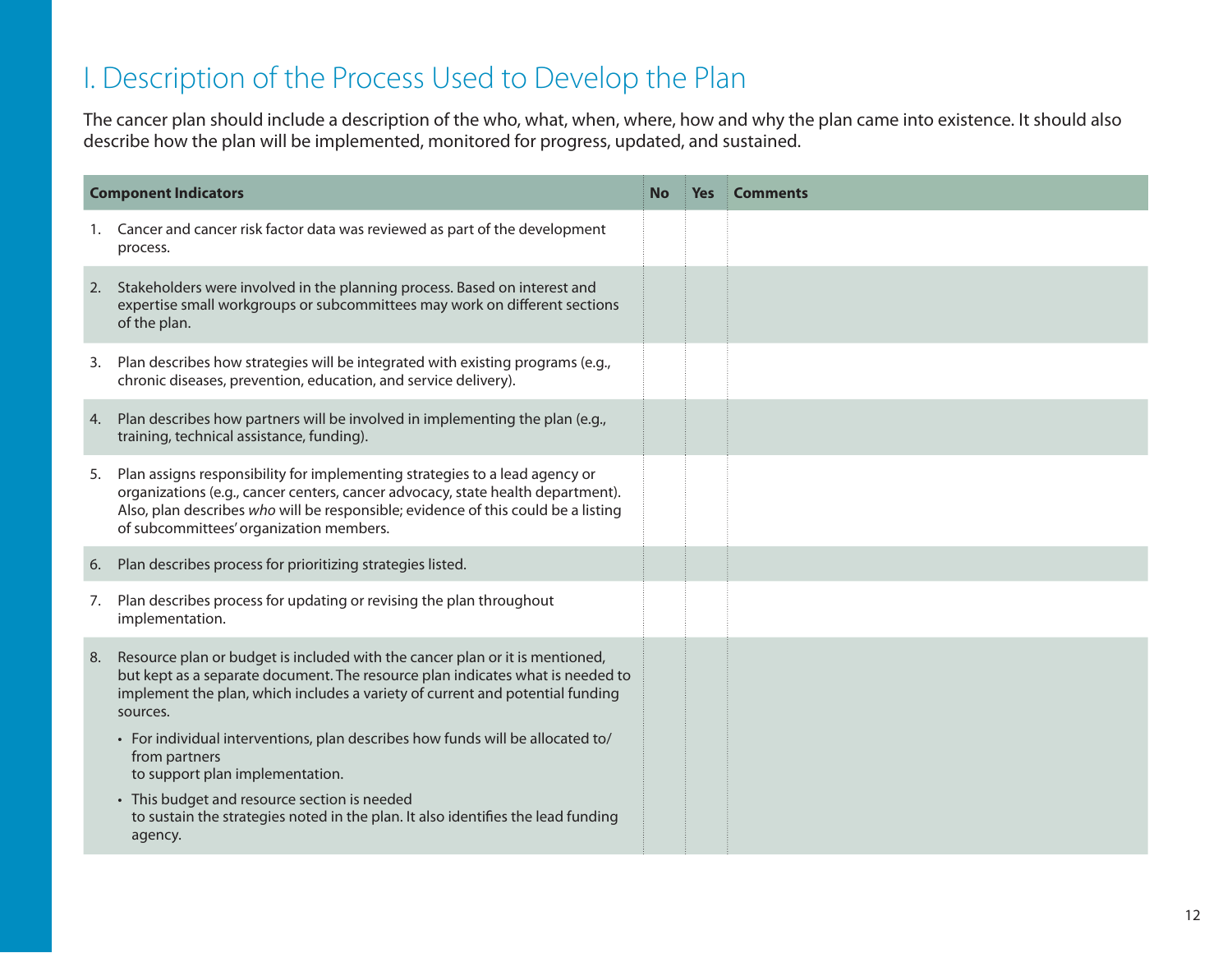- a. The article, Revision of Comprehensive Cancer Control Plans: Experiences Shared by Three States describes the process used by Kentucky, Michigan and Wyoming to update and revise their CCC plans. The abstract is provided at Appendix B and the link to the article is<http://www.ncbi.nlm.nih.gov/pubmed/20963477>
- b. State Cancer Profiles provides dynamic views of cancer statistics for prioritizing cancer control efforts in the nation, states, and counties.<http://statecancerprofiles.cancer.gov/>
- c. Review examples of budget and resource plans developed by other CCC grantees. These can be found on the Cancer Information Chanel (CIC). CIC is a password protected resource provided by CDC to CCC grantees.<http://www2a.cdc.gov/cic/index.htm>(CIC is a password protected site for NCCCP grantees.)
- d. CDC's GetSmart Planner: A CDC Guide on Engaging Stakeholders, including a list of typical stakeholders in public health, why they are important, how to identify them, what matters to them, their role in the overall plan. <http://www.cdc.gov/getsmart/program-planner/Step1.pdf>
- e. CDC's Communities Putting Prevention to Work Resource Center: Outlines needs for forming a coalition, why coalitions form, and characteristics of an effective coalition. [http://www.cdc.gov/CommunitiesPuttingPreventiontoWork/resources/foundational\\_skills.htm](http://www.cdc.gov/CommunitiesPuttingPreventiontoWork/resources/foundational_skills.htm)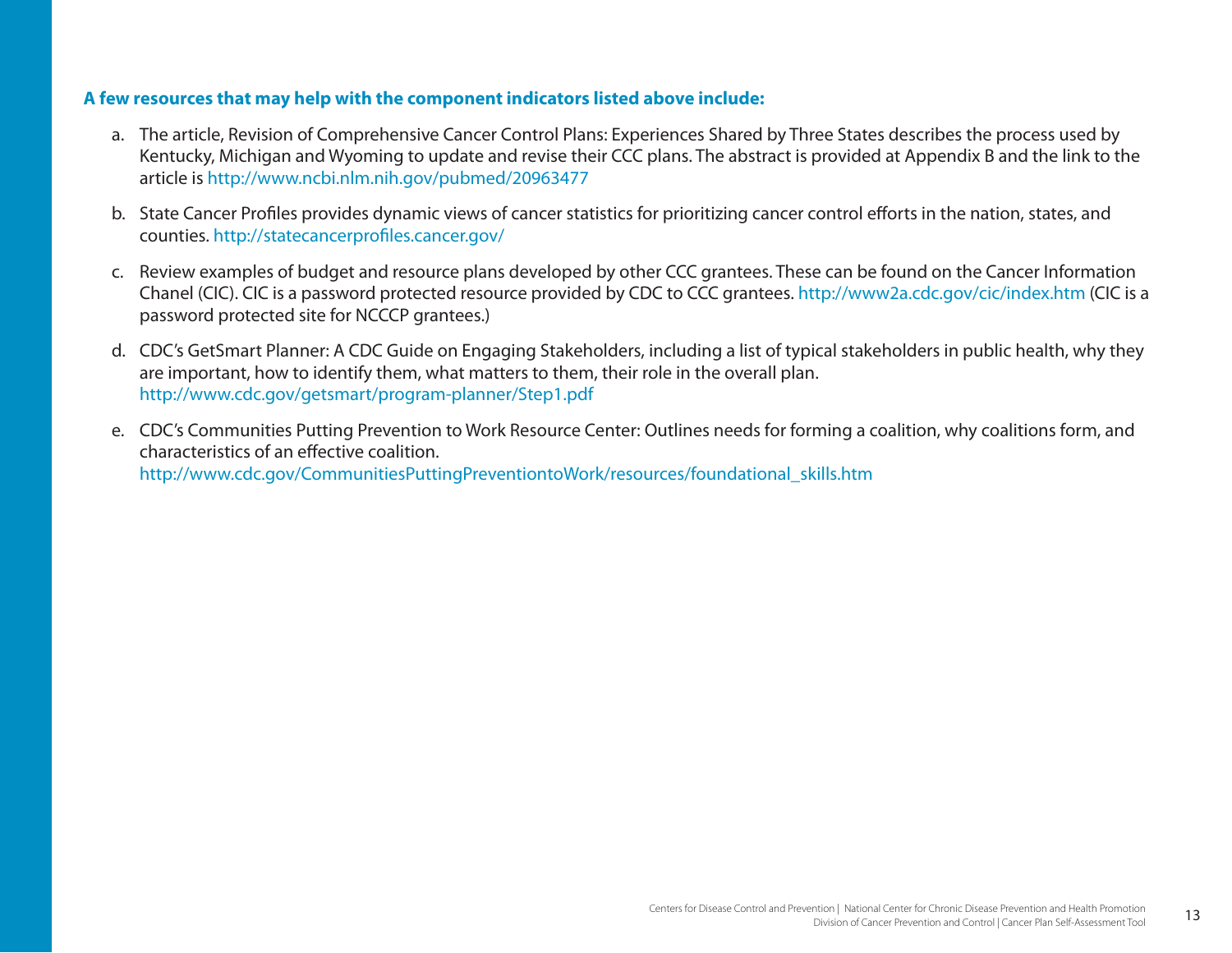# II. Goals and Objectives

The cancer plan should clearly articulate goals and objectives that can be used to galvanize partners as they work together to decrease the burden of cancer in the jurisdiction. The goals are typically broad general statements about the underlying purpose of the cancer plan. The objectives are specific measurable statements of what is to be accomplished to achieve the goals.

| <b>Component Indicators: Goals</b> |                                                                                                                                                                                                                                                                                                                                                                                | <b>No</b> | <b>Yes</b> | <b>Comments</b> |
|------------------------------------|--------------------------------------------------------------------------------------------------------------------------------------------------------------------------------------------------------------------------------------------------------------------------------------------------------------------------------------------------------------------------------|-----------|------------|-----------------|
| 9.                                 | Goal statements are present and clearly labeled.                                                                                                                                                                                                                                                                                                                               |           |            |                 |
|                                    | 10. Plan includes goals that cover a multiyear period.                                                                                                                                                                                                                                                                                                                         |           |            |                 |
|                                    | 11. Goals describe a statewide/tribe-wide/territory-wide/jurisdiction-wide effort.                                                                                                                                                                                                                                                                                             |           |            |                 |
|                                    | 12. Plan includes goals that focus on changing long-term outcomes within the<br>state/tribe/territory/jurisdiction.                                                                                                                                                                                                                                                            |           |            |                 |
|                                    | 13. Plan addresses each of the CDC / NCCCP priority areas, which are:<br>$\Box$ Primary prevention of cancer;<br>$\Box$ Early detection and treatment;<br>$\Box$ Public health needs of cancer survivors;<br>$\Box$ Policy, system, and environmental changes;<br>$\Box$ Health equity as it relates to cancer control, and<br>$\Box$ Outcomes demonstrated through evaluation |           |            |                 |
|                                    | 14. Plan includes goals that encompass the continuum of care:<br>$\Box$ Primary prevention<br>□ Screening/Early detection<br>$\square$ Diagnosis<br>$\Box$ Treatment<br>□ Palliation/End-of-Life Care<br>$\square$ Survivorship                                                                                                                                                |           |            |                 |
|                                    | 15. Plan describes how the goals in the plan are related to the state's/tribe's/<br>territory's/jurisdiction's public health goals, state's chronic disease plan, etc.                                                                                                                                                                                                         |           |            |                 |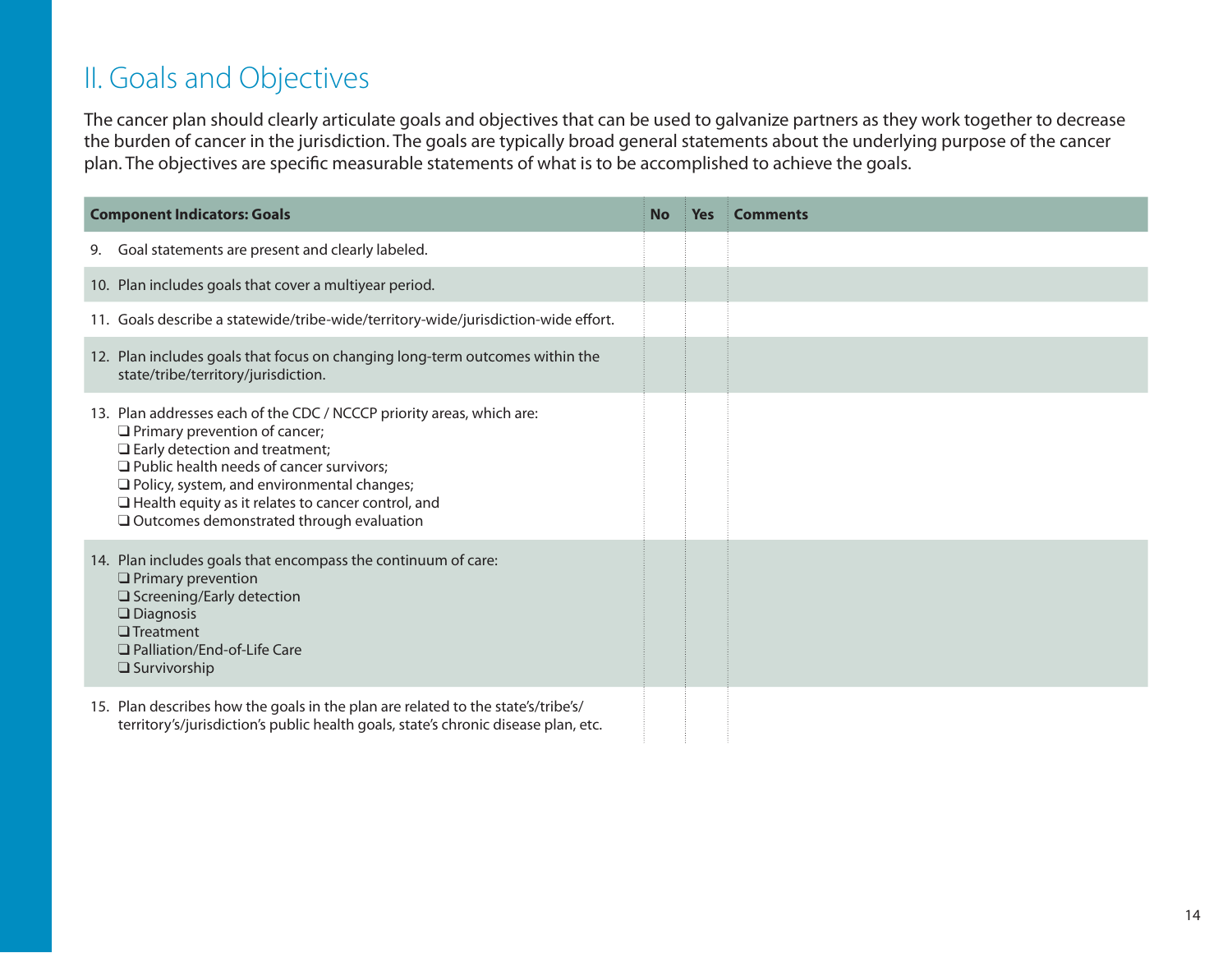| <b>Component Indicators: Objectives</b>                                                                                      |  | Yes | <b>Comments</b> |
|------------------------------------------------------------------------------------------------------------------------------|--|-----|-----------------|
| 16. Plan objectives are present and clearly labeled.                                                                         |  |     |                 |
| 17. Plan objectives are logically related to goals.                                                                          |  |     |                 |
| 18. Plan objectives are smart (specific, measurable, attainable, results-oriented, and<br>time-phased).                      |  |     |                 |
| 19. Plan objectives focus levels of action, such as individuals, families, institutions,<br>communities, systems and policy. |  |     |                 |

- a. NCCCP-funded grantees are required to address CDC/Comprehensive Cancer Control Branch's priorities. See Appendix C for the list of these priorities to confirm that they are reflected in the goals included in the cancer plan. A longer version of this document, which includes strategies and activities associated with the priorities, can be found on CIC. <http://www2a.cdc.gov/cic/index.htm>(CIC is a password protected site for NCCCP grantees.)
- b. All objectives in the plan should be SMART (specific, measurable, achievable, relevant, and time-based). There are many resources on-line that can help you write SMART objectives. One example is the *State Program Evaluation Guide: How to Write Smart Objectives,*  which can be accessed at [http://www.cdc.gov/dhdSP/programs/nhdsp\\_program/evaluation\\_guides/smart\\_objectives.htm](http://www.cdc.gov/dhdSP/programs/nhdsp_program/evaluation_guides/smart_objectives.htm)
- c. CDC's Communities for Public Health: Develop SMART Objectives. An interactive template to help guide you through the steps needed to define goals and SMART objectives. [http://www.cdc.gov/phcommunities/resourcekit/evaluate/smart\\_objectives.html](http://www.cdc.gov/phcommunities/resourcekit/evaluate/smart_objectives.html)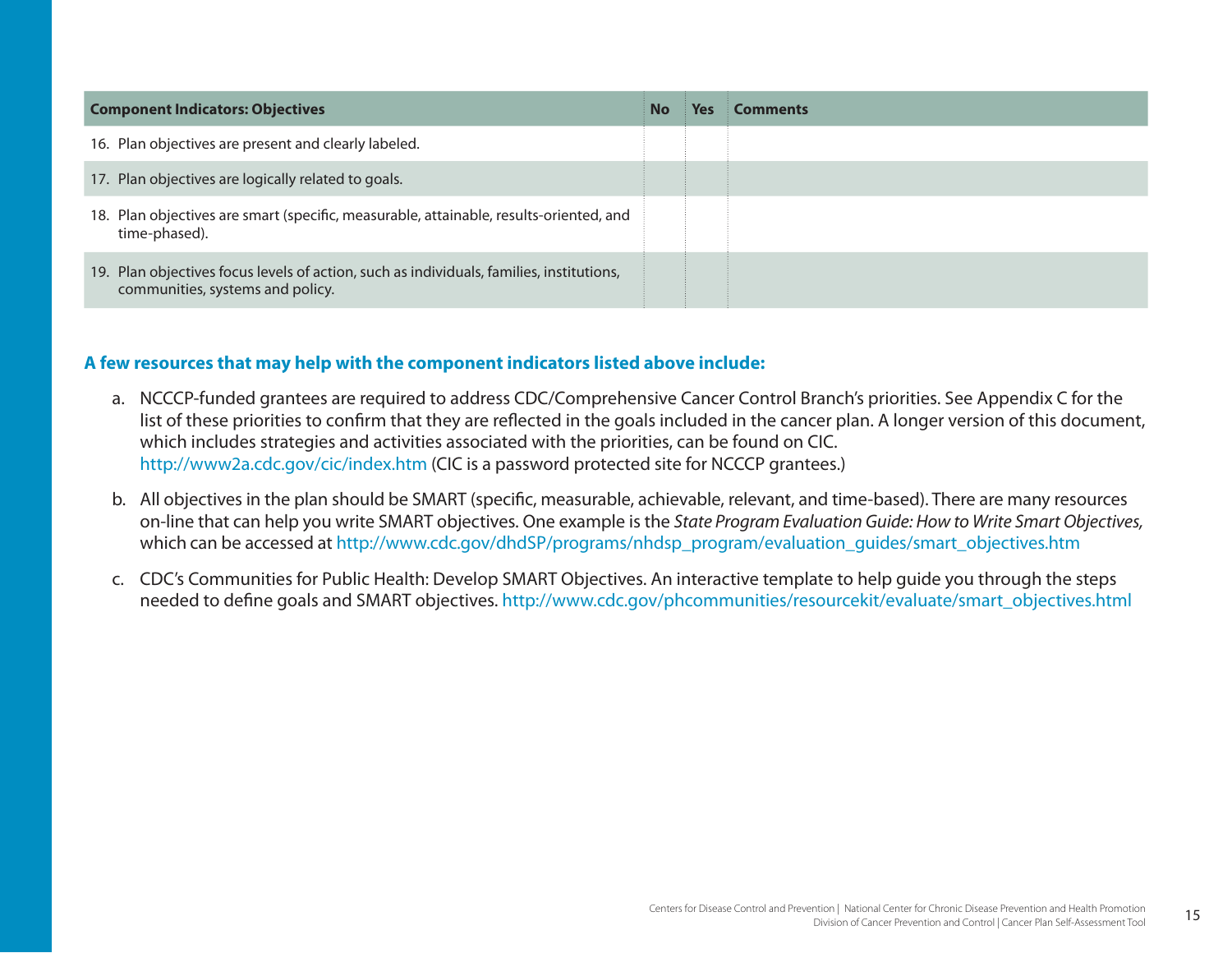### III. Strategies

The cancer plan should clearly articulate strategies, which are specific, discrete activities designed to achieve the objectives stated in the plan. These strategies should have a proven track record. That is, the strategy has been evaluated and found to be effective at decreasing the burden of cancer. Examples include those recommended by the United States Preventive Services Task Force, other systematic reviews, peer-reviewed published studies, and other evaluators.

| <b>Component Indicators</b>                                                                                                                                                             |  | Yes | Comments |
|-----------------------------------------------------------------------------------------------------------------------------------------------------------------------------------------|--|-----|----------|
| 20. Plan strategies are present and clearly labeled.                                                                                                                                    |  |     |          |
| 21. Plan strategies are specific (e.g., identify the populations and setting).                                                                                                          |  |     |          |
| 22. Plan strategies are logically related to objectives.                                                                                                                                |  |     |          |
| 23. Plan describes criteria used to select the strategies (e.g., burden, environmental<br>scan, stakeholder interests, available resources).                                            |  |     |          |
| 24. Plan incorporates strategies that are evidence-based; if not, justification is<br>presented to explain why this strategy is thought to be effective and needs to be<br>implemented. |  |     |          |

#### **A few resources that may help with the component indicators listed above include:**

- a. The CDC / NCCCP priorities document includes strategies. This document can be accessed on CIC. <http://www2a.cdc.gov/cic/index.htm>(CIC is a password protected site for NCCCP grantees.)
- b. Review the following link, "Using what Works" from NCI. This link provides ways of adapting evidence-based programs to fit your needs. Concepts are introduced in a modular format. [http://cancercontrol.cancer.gov/use\\_what\\_works/start.htm](http://cancercontrol.cancer.gov/use_what_works/start.htm)
- c. Review evidence-based intervention resources. The following information about evidence based interventions has been provided to NCCCP grantees (Source: Performance Measure Worksheet, April 2010)

*Interventions*: An intervention is any kind of planned activity or group of activities designed for individual, organizations or communities to prevent disease or injury or to promote health in a group of people.

*Evidence-based*: The following are sources of evidence-based interventions. Sources are listed in order of "levels of evidence". Sources with the most objective, complete evidence (such as evidence-based guidelines or systematic reviews of the research literature) are listed near the top. This list may not be comprehensive.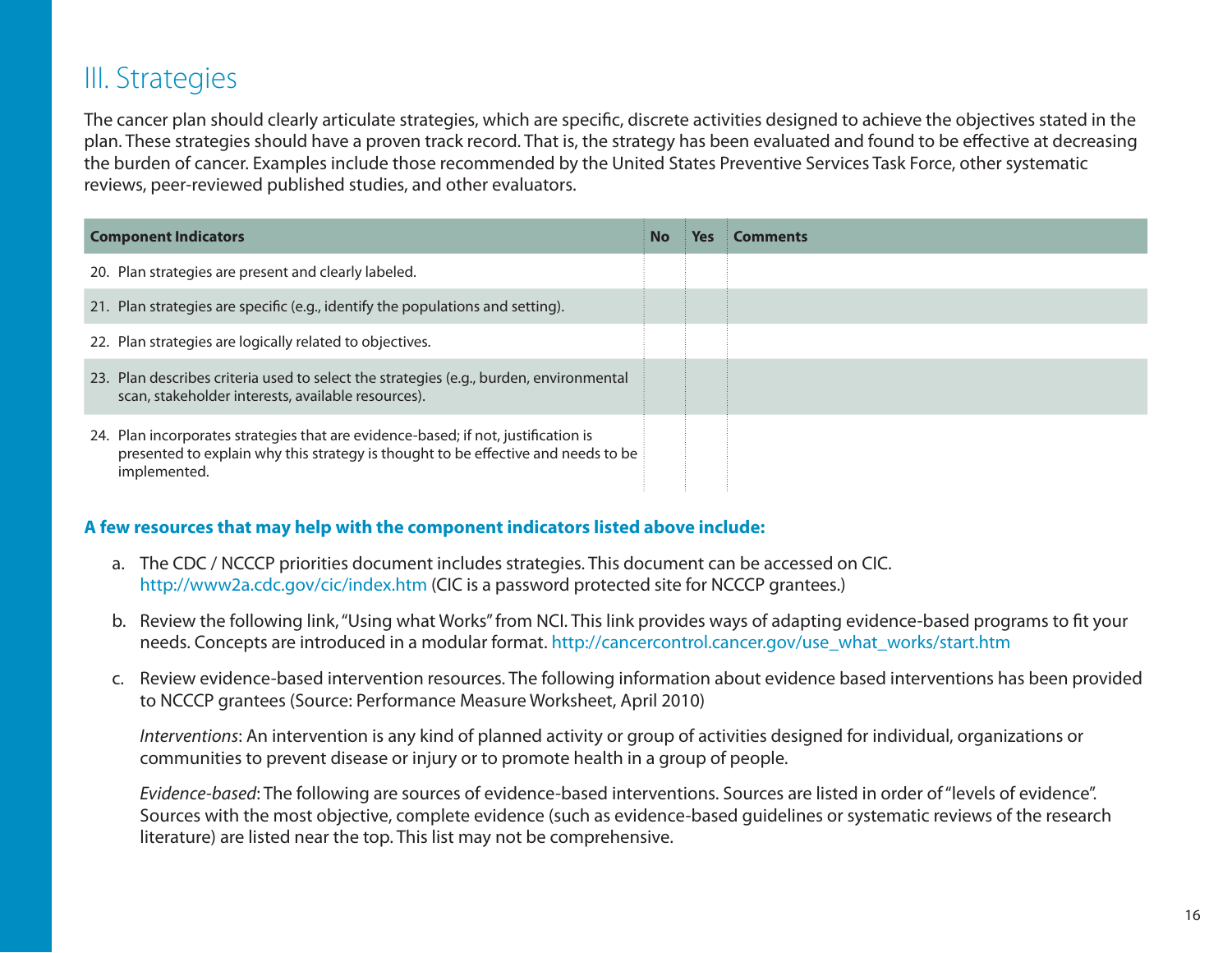#### **Guidelines/Recommendations:**

- United States Preventive Services Task Force (USPSTF) <http://www.ahrq.gov/clinic/uspstfix.htm>
- National Guideline Clearinghouse (AHRQ) <http://www.guideline.gov/>
- Guide to Community Preventive Services (The Community Guide) <http://www.thecommunityguide.org/>
- • MMWR Recommendations<http://www.cdc.gov/mmwr/>
- Best Practices for Comprehensive Tobacco Control Program [http://www.cdc.gov/tobacco/tobacco\\_control\\_](http://www.cdc.gov/tobacco/tobacco_control_programs/stateandcommunity/best_practices/) [programs/stateandcommunity/best\\_practices/](http://www.cdc.gov/tobacco/tobacco_control_programs/stateandcommunity/best_practices/)

#### **Systematic Reviews:**

- Cochrane Reviews <http://www.cochrane.org/reviews/index.htm>
- National Cancer Institute's (NCI) Physician Data Query (PDQ) <http://www.cancer.gov/cancertopics/pdq>
- AHRQ effective healthcare program evidence reviews (EPC Evidence Reports) [http://effectivehealthcare.ahrq.gov/healthInfo.](http://effectivehealthcare.ahrq.gov/healthInfo.cfm?infotype=rr) [cfm?infotype=rr](http://effectivehealthcare.ahrq.gov/healthInfo.cfm?infotype=rr)
- Institute of Medicine (IOM) Reviews <http://www.iom.edu/>
- Other published systematic reviews in the peer reviewed literature (e.g., PubMed Systematic Reviews) [http://www.ncbi.nlm.nih.gov/entrez/query/static/](http://www.ncbi.nlm.nih.gov/entrez/query/static/clinical.shtml#reviews) [clinical.shtml#reviews](http://www.ncbi.nlm.nih.gov/entrez/query/static/clinical.shtml#reviews)

#### **Individual Peer Reviewed Published Studies:**

- Research-tested Intervention Programs (RTIPs) <http://rtips.cancer.gov/rtips/index.do>
- Individual peer reviewed published intervention study (can be found in PubMed [http://www.ncbi.nlm.nih.gov/pubmed/](http://www.ncbi.nlm.nih.gov/pubmed) but not listed with RTIPs)

#### **Evidence-informed program/program evaluation/ practice-based evidence:**

- Evidence-informed program (based on elements from systematic reviews of interventions or a single peer reviewed published intervention study)
- Model Practice Database—NACCHO <http://naccho.org/topics/modelpractices/database>/
- AHRQ Innovations Exchange [http://www.innovations.ahrq.gov/](http://www.innovations.ahrq.gov)
- Individual program evaluation
- Practice-based evidence-prior program experience (sources could be agency/government reports)

#### **Other:**

- Other sources
- Your own program (e.g., developing the evidence-base)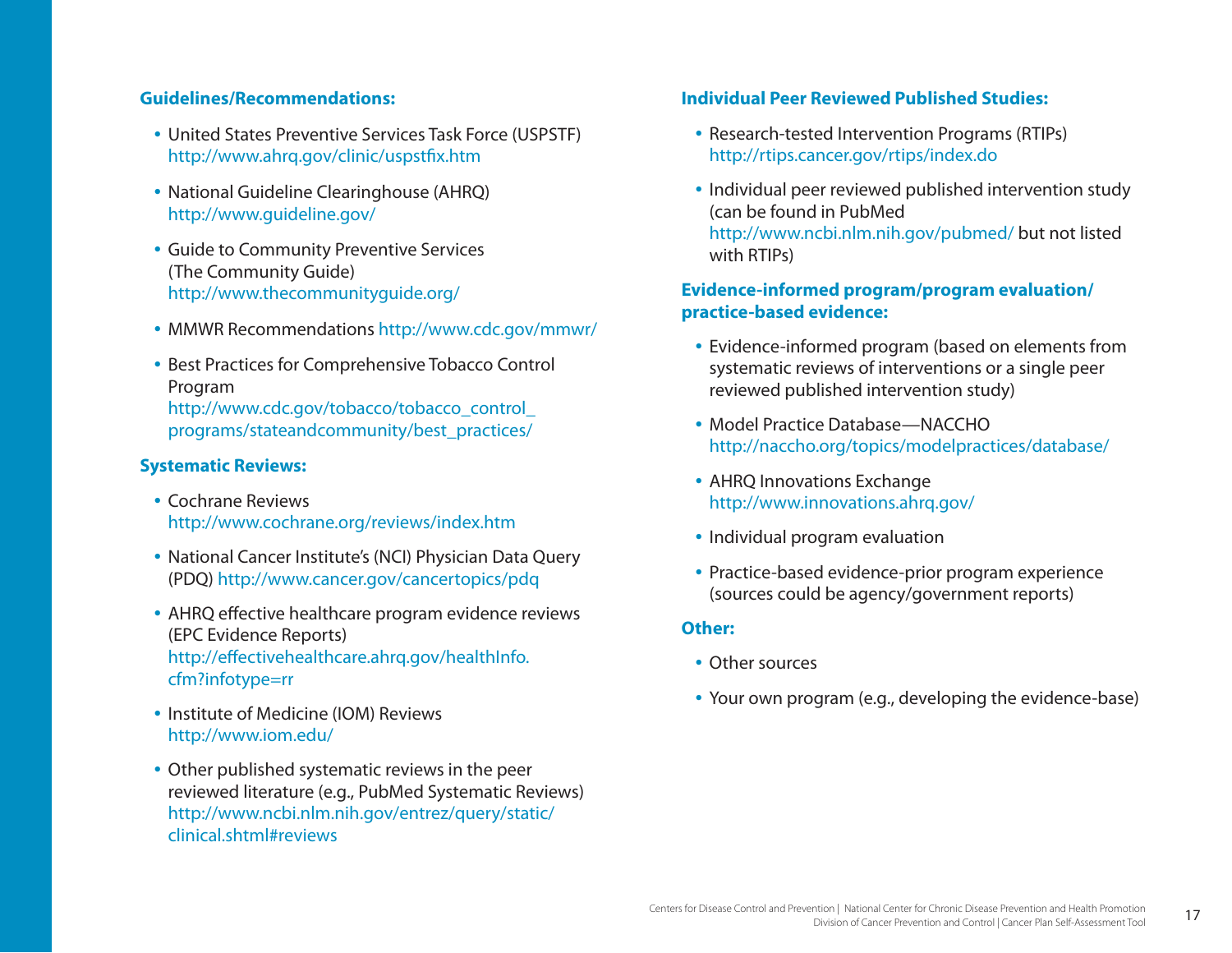# IV. Stakeholder Involvement

Stakeholders should be engaged in the development (planning, decision making), implementation and evaluation of the cancer plan.

| <b>Component Indicators</b><br><b>No</b>                                                                                                                                                                                                         |  | <b>Yes</b> | <b>Comments</b> |
|--------------------------------------------------------------------------------------------------------------------------------------------------------------------------------------------------------------------------------------------------|--|------------|-----------------|
| 25. A diverse group of key stakeholders are involved in the plan. Description should<br>describe assessment used to determine who (which organizations) needs to be<br>involved in the development of the plan.                                  |  |            |                 |
| 26. Plan includes primary prevention goals, objectives, and strategies that were<br>developed with input from the state's/tribe's/territory's/jurisdiction's tobacco<br>programs, nutrition and physical activity program, and obesity programs. |  |            |                 |
| 27. Partnership includes members who can effectively implement evidence-based<br>cancer control interventions, which include policy, systems, and environmental<br>change interventions.                                                         |  |            |                 |
| 28. Plan notes who is responsible for leading various implementation activities (e.g.,<br>organization, workgroup/subcommittee).                                                                                                                 |  |            |                 |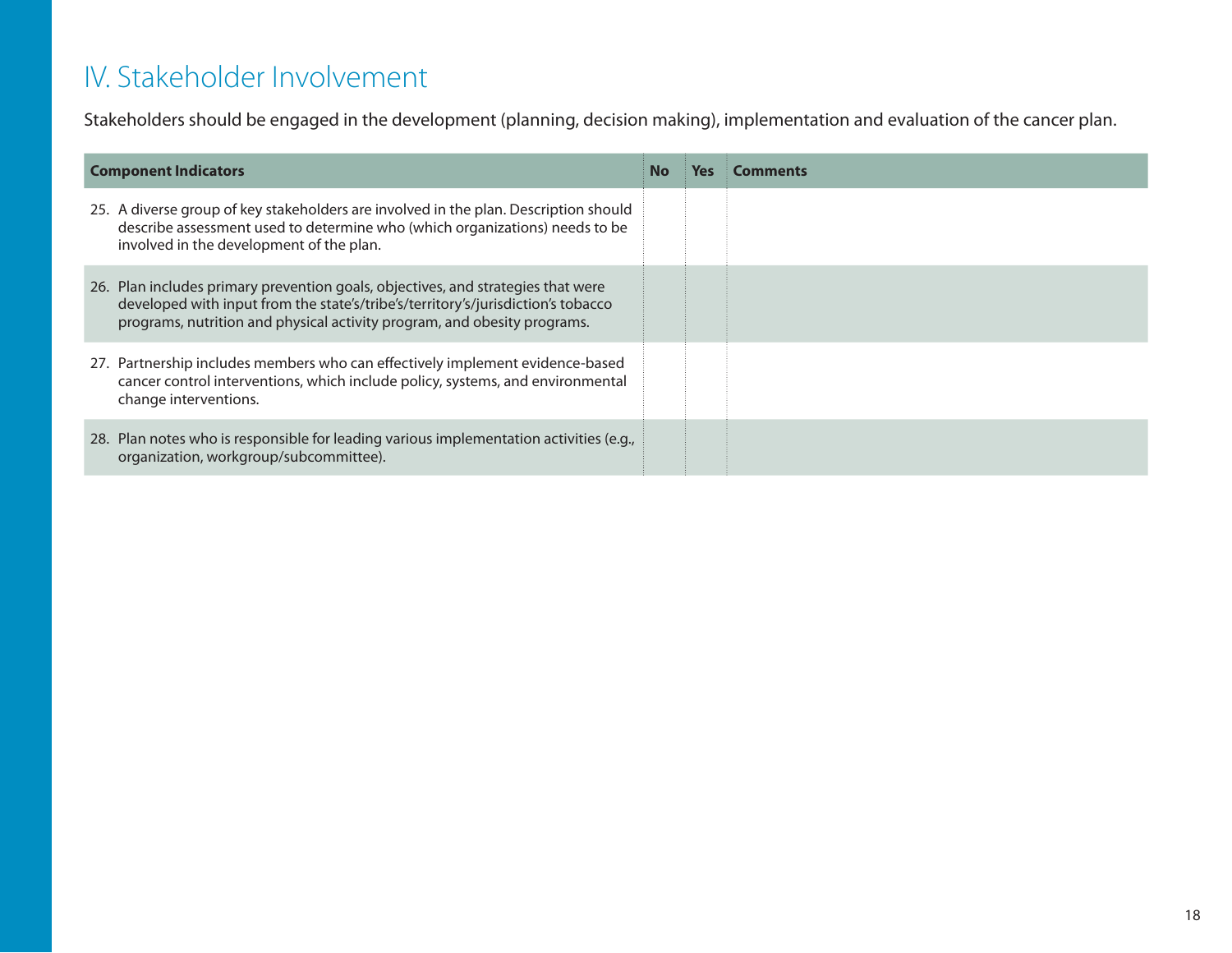- a. CDC's Comprehensive Cancer Control Branch has provided a list of sectors and possible partners to NCCCP grantees. This list can be found in the Performance Measure Worksheet (April 2010) and in the Management Information System grantees use to report progress to CDC. These include: Public health programs, other government agencies, professional associations/organizations, academic/medical institutions, business/industry, political leaders, community-based organizations, and media outlets.
- b. Review "A NBCCEDP Partnership Development Toolkit" This toolkit provides a range of resources to help programs across varying levels of experience.<http://www.cdc.gov/cancer/nbccedp/toolkit.htm>
- c. Division of Heart Disease and Stroke Prevention's Partnership evaluation guides. These guides are a series of technical assistance tools developed by CDC to clarify approaches to and methods of evaluation, provide examples specific to the scope of programs, and recommend resources for additional reading. [http://www.cdc.gov/dhdsp/programs/nhdsp\\_program/evaluation\\_guide.htm](http://www.cdc.gov/dhdsp/programs/nhdsp_program/evaluation_guide.htm)
- d. CCC partnership toolkit: This tool kit was developed to enhance the technical assistance and guidance that Program Consultants provide to all cooperative agreement recipients. In addition, the development of this Tool Kit is consistent with the building blocks and objective as stated within the guidance document for CCC planning.

[http://www2a.cdc.gov/cic/documents/cdc/uncleared/pdf/ccc\\_partnership\\_toolkit.pdf](http://www2a.cdc.gov/cic/documents/cdc/uncleared/pdf/ccc_partnership_toolkit.pdf) (CIC is a password protected site for NCCCP grantees.)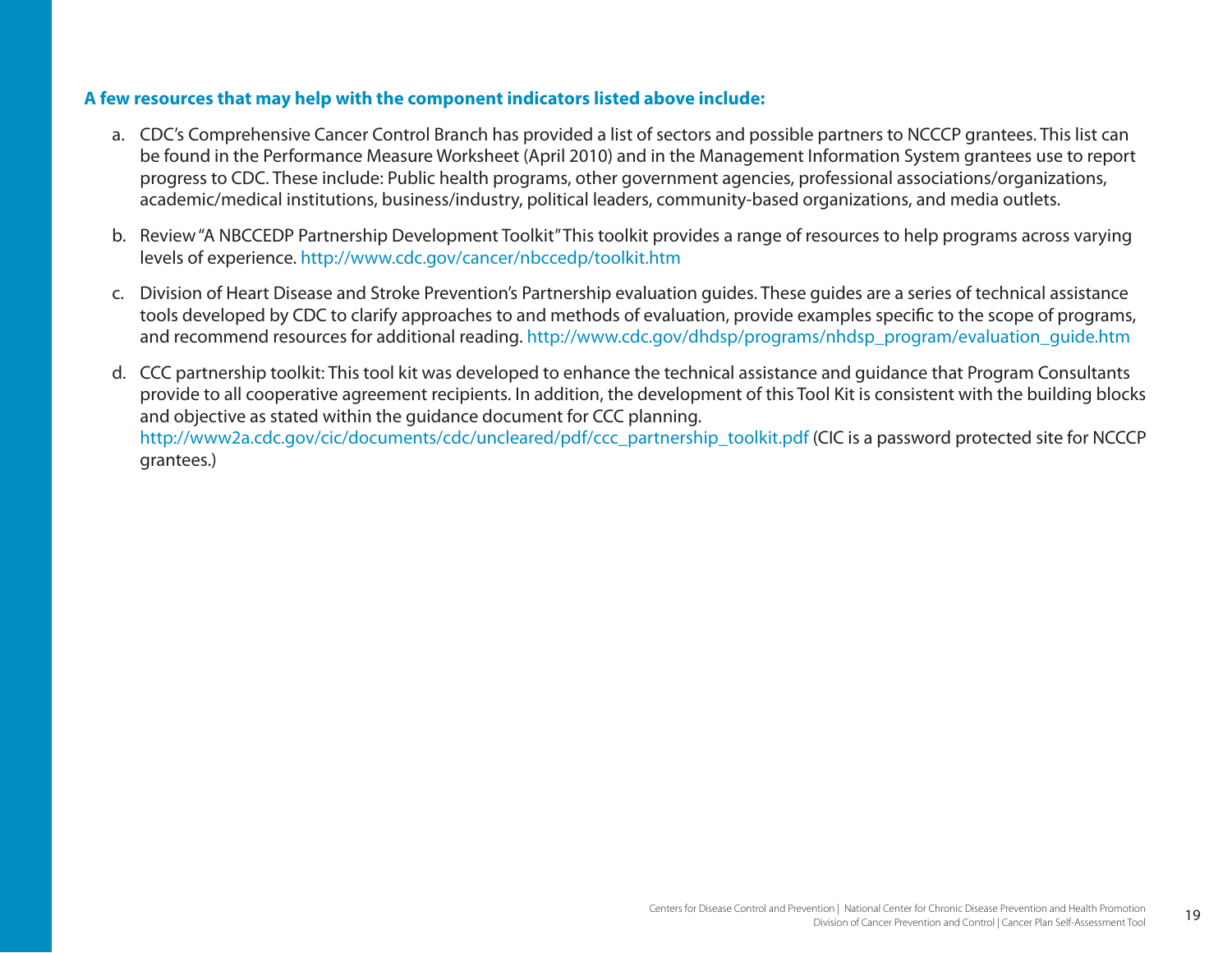### V. Presentation of Data on Disease Burden

The cancer plan should present data in a way that makes it easy for stakeholders and other users of the plan to understand why it is important to implement the strategies identified.

| <b>Component Indicators</b> |                                                                                                                                                                                                  | No | <b>Yes</b> | <b>Comments</b> |
|-----------------------------|--------------------------------------------------------------------------------------------------------------------------------------------------------------------------------------------------|----|------------|-----------------|
|                             | 29. Plan presents reliable and valid data to describe the cancer burden in the state/<br>territory/tribe/jurisdiction (above and beyond the priorities.                                          |    |            |                 |
|                             | 30. Plan presents cancer risk factor data.                                                                                                                                                       |    |            |                 |
|                             | 31. Plan presents incidence data from the Central Cancer Registry.                                                                                                                               |    |            |                 |
|                             | 32. Plan presents the disease burden on diverse populations.                                                                                                                                     |    |            |                 |
|                             | 33. Plan presents demographic data on the state/tribe/territory/jurisdiction.                                                                                                                    |    |            |                 |
|                             | 34. Plan describes other social and environmental data that contribute to<br>population health (e.g., behavioral, social, environmental, economic).                                              |    |            |                 |
|                             | 35. Plan describes circumstances expected to have a major influence during the<br>lifecycle of the plan (e.g., tobacco settlement, major reorganization of health<br>department, budget crisis). |    |            |                 |
|                             | 36. Plan describes gaps in current cancer burden data and how these will be<br>addressed.                                                                                                        |    |            |                 |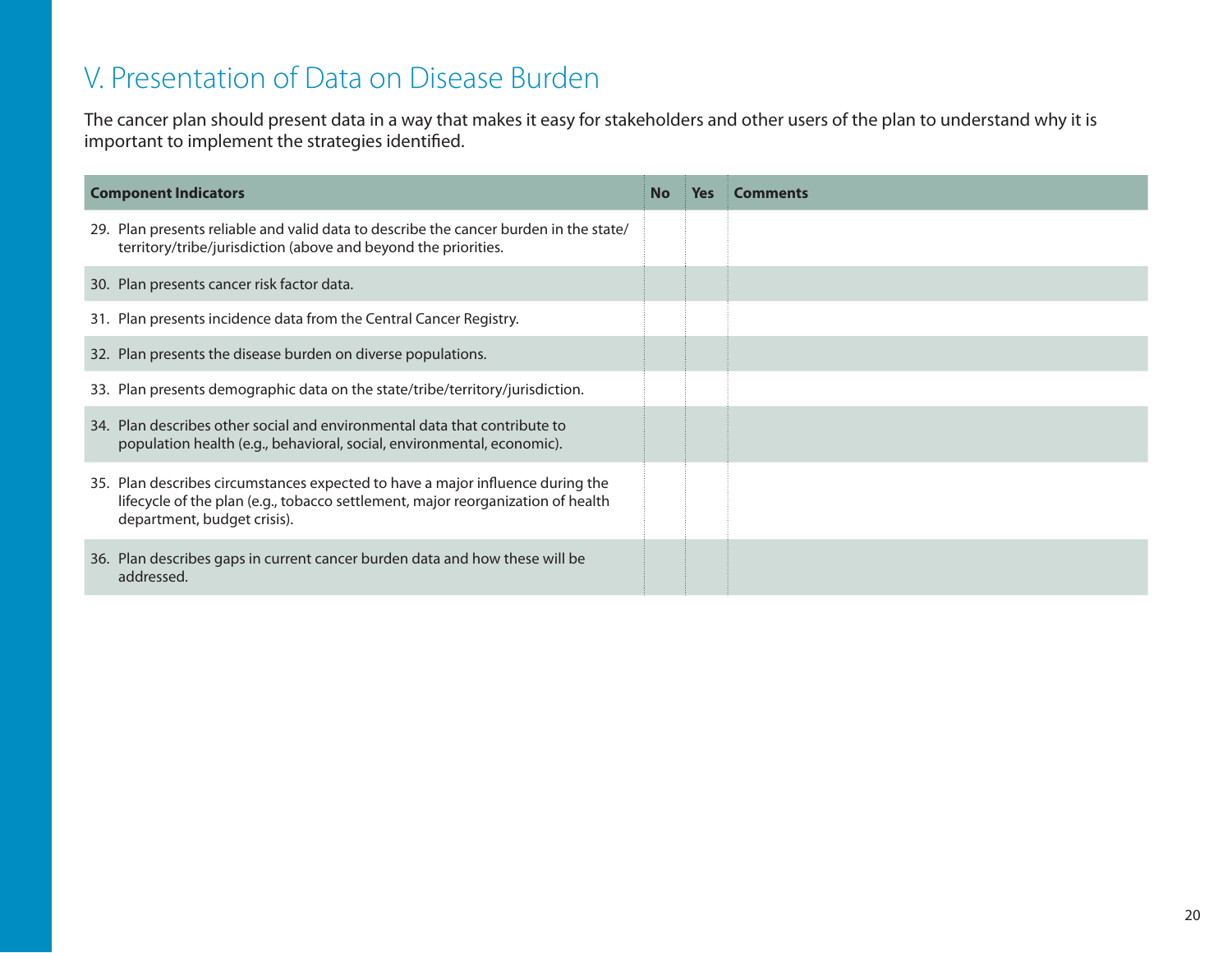- a. National Program of Cancer Registries (NPCR) and other central registry data as available/applicable. NPCR data are collected by local cancer registries and enable public health professionals to understand and address the cancer burden more effectively. CDC provides support for states and territories to maintain registries that provide high-quality data.<http://www.cdc.gov/cancer/npcr>/
- b. State Cancer Profiles provide dynamic views of cancer statistics for prioritizing cancer control efforts in the nation, states, and counties. The presentation of these data can be used to motivate action, integrate surveillance into cancer control planning, characterize areas and demographic groups, and expose health disparities. The focus is on cancer sites for which there are evidence based control interventions. Interactive graphics and maps provide visual support for deciding where to focus cancer control efforts. <http://statecancerprofiles.cancer.gov>/
- c. United States Cancer Statistics (USCS) is a Web-based report includes the official federal statistics on cancer incidence from registries that have high-quality data and cancer mortality statistics for each year and 2004–2008 combined. It is produced by the Centers for Disease Control and Prevention (CDC) and the National Cancer Institute (NCI), in collaboration with the North American Association of Central Cancer Registries (NAACCR). <http://apps.nccd.cdc.gov/uscs>/
- d. The Behavioral Risk Factor Surveillance System (BRFSS) provides state-specific benchmarks for cancer prevention (tobacco use, nutrition, physical activity, and weight gain as measured by obesity) and early detection (mammograms, Pap tests, and colorectal and prostate cancer screening tests). In addition, states may choose to ask the questions on the Cancer Survivorship Module, which measures follow-up care (who is providing the care and where), treatment plans, and pain management. [http://www.cdc.gov/brfss/](http://www.cdc.gov/brfss)
- e. Youth Risk Behavior Survey (YRBS) or comparable behavioral survey in jurisdiction: The Youth Risk Behavior Surveillance System (YRBSS) monitors six types of health-risk behaviors that contribute to the leading causes of death and disability among youth and adults. <http://www.cdc.gov/HealthyYouth/yrbs/index.htm>
- f. Health Indicators Warehouse provides access to high quality data that can be used to improve understanding of a community's health status and determinants, and facilitate the prioritization of interventions. This warehouse provides a single, user-friendly, source for national, state, and community health indicators and it links indicators with evidence based interventions and includes indicators specific to cancer. <http://healthindicators.gov>/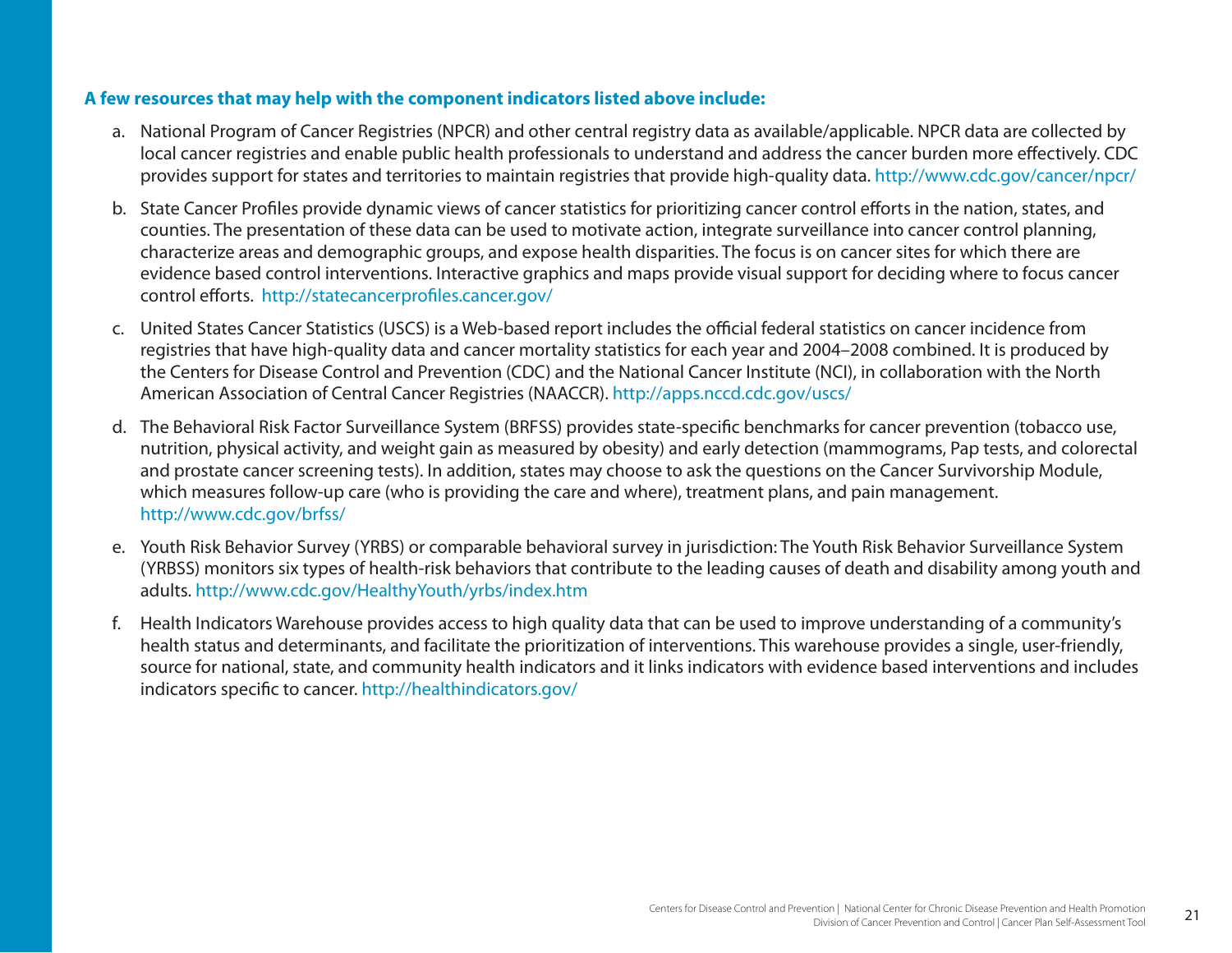# VI. Reduction of Cancer Disparities\*

The cancer plan should describe the process and criteria used to select populations at highest risk for cancer or cancer mortality to prioritize the implementation of interventions / strategies.

| <b>Component Indicators</b>                                                                                                         |  | Yes | Comments |
|-------------------------------------------------------------------------------------------------------------------------------------|--|-----|----------|
| 37. Plan identifies populations at highest risk for cancer or cancer mortality.                                                     |  |     |          |
| 38. Plan describes the criteria used to select population subgroups for intervention.                                               |  |     |          |
| 39. Plan designates the highest risk groups for select cancers as priority for<br>intervention; if not, justification is presented. |  |     |          |
| 40. Plan specifically describes how disparities between populations will be<br>addressed.                                           |  |     |          |

\*The National Cancer Institute (NCI) defines "cancer health disparities" as "differences in the incidence, prevalence, mortality, and burden of cancer and related adverse health conditions that exist among specific population groups in the United States." This definition is often used by CDC / Comprehensive Cancer Control Branch staff and it was used to inform this tool.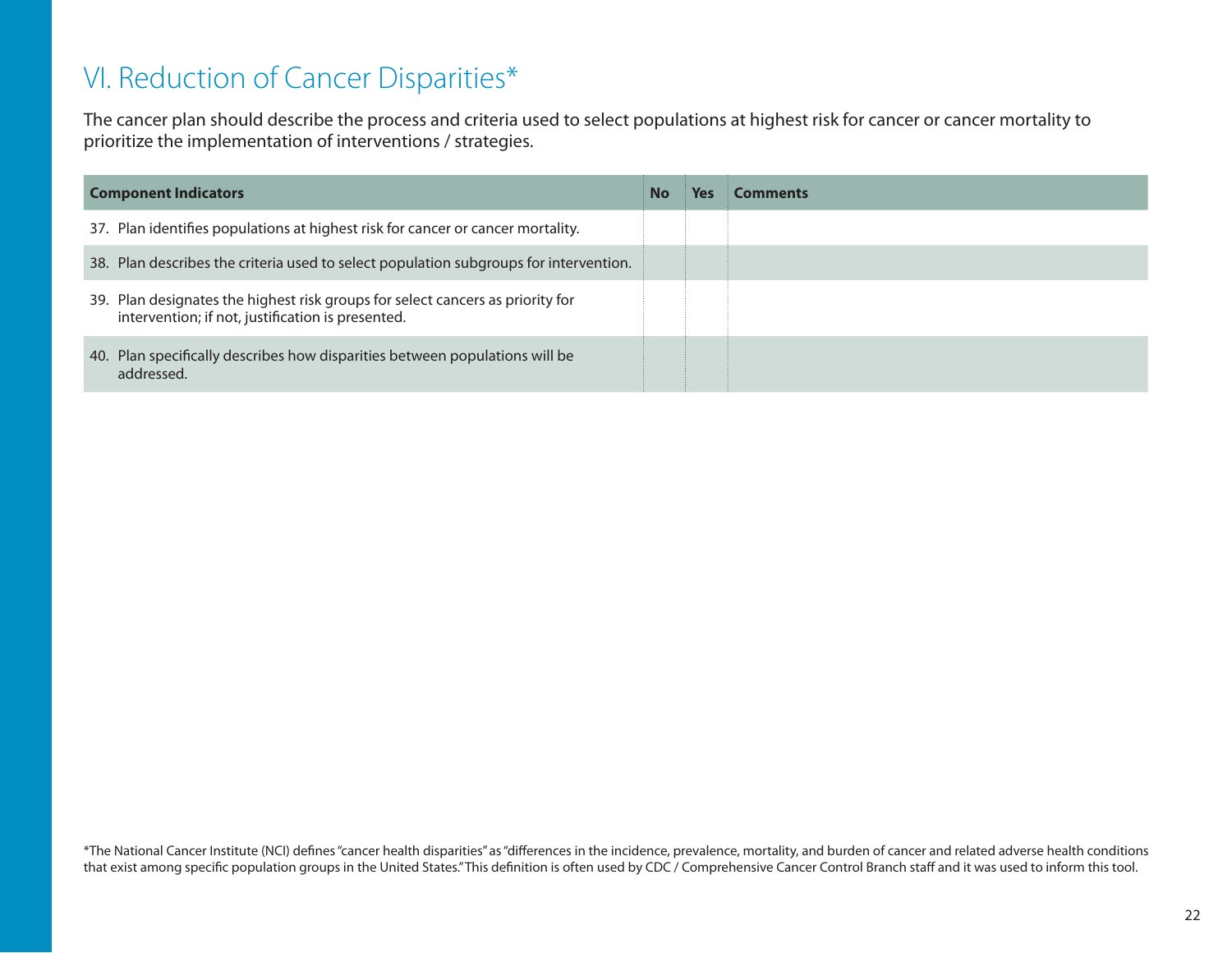- a. Health Disparities in Cancer: CDC's Division of Cancer Prevention and Control (DCPC) monitors trends in cancer incidence and mortality, and identifies which populations are disproportionately affected by the disease. [http://www.cdc.gov/cancer/healthdisparities/](http://www.cdc.gov/cancer/healthdisparities)
- b. The Intercultural Cancer Council (ICC) promotes policies, programs, partnerships, and research to eliminate the unequal burden of cancer among racial and ethnic minorities and medically underserved populations in the United States and its associated territories. <http://iccnetwork.org/who/index.html>
- c. NCI: The Center to Reduce Cancer Health Disparities is the cornerstone of the NCI's efforts to reduce the unequal burden of cancer in our society. The Center is committed to improving our understanding of the causes of disparities and reducing and eliminating them.
- d. The Office of Minority Health and Health Disparity's goal is to accelerate the work of CDC and its partners in improving health by eliminating health disparities, promoting conditions conducive to health, and achieving health equity. <http://www.cdc.gov/omhd/AMH/AMH.htm>
- e. HHS Office of Minority Health is dedicated to improving the health of racial and ethnic minority populations through the development of health policies and programs that will help eliminate health disparities. <http://minorityhealth.hhs.gov/templates/browse.aspx?lvl=1&lvlID=7>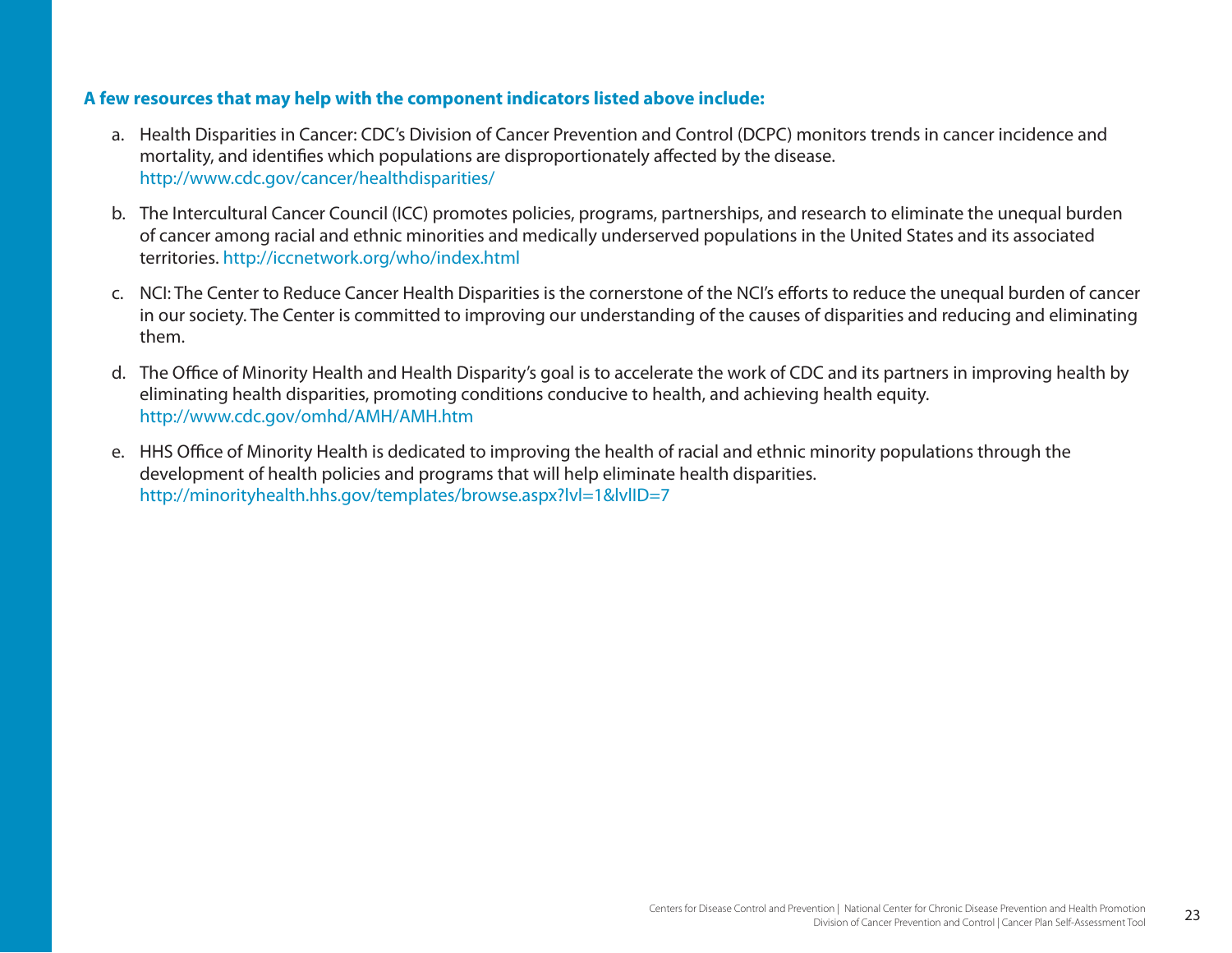# VII. Evaluation

The cancer plan should be examined to determine if and how the resources and processes used led to the desired outcomes.

| <b>Component Indicators</b>                                                                                                                                                                                                                                                                                                                                                                                                                                                                                                                   | No | <b>Yes</b> | <b>Comments</b> |
|-----------------------------------------------------------------------------------------------------------------------------------------------------------------------------------------------------------------------------------------------------------------------------------------------------------------------------------------------------------------------------------------------------------------------------------------------------------------------------------------------------------------------------------------------|----|------------|-----------------|
| 41. Plan identifies person or agency with responsibility for evaluating each section,<br>goal, and/or strategy in the CCC plan.                                                                                                                                                                                                                                                                                                                                                                                                               |    |            |                 |
| 42. Plan identifies $\Box$ short-term, $\Box$ intermediate, and $\Box$ long-term indicators to be<br>measured.                                                                                                                                                                                                                                                                                                                                                                                                                                |    |            |                 |
| 43. Plan identifies methods that will be used to collect and analyze evaluation data<br>to determine if the goals and objectives are being met. Evaluation results will<br>help decision makers with future planning and identification of implementation<br>strategies.                                                                                                                                                                                                                                                                      |    |            |                 |
| 44. Written evaluation plan is included with the cancer plan or it is mentioned, but<br>kept as a separate document. The evaluation plan should include the 6 steps<br>noted in the CDC Framework for Program Evaluation in Public Health (or the<br>CDC/Comprehensive Cancer Control Branch's Evaluation Toolkit, which also<br>follows the same 6 steps).<br>The evaluation plan can help determine if the cancer plan is comprehensive,<br>clear, useful, relevant, etc.<br>Note: NCCCP grantees are required to evaluate the cancer plan. |    |            |                 |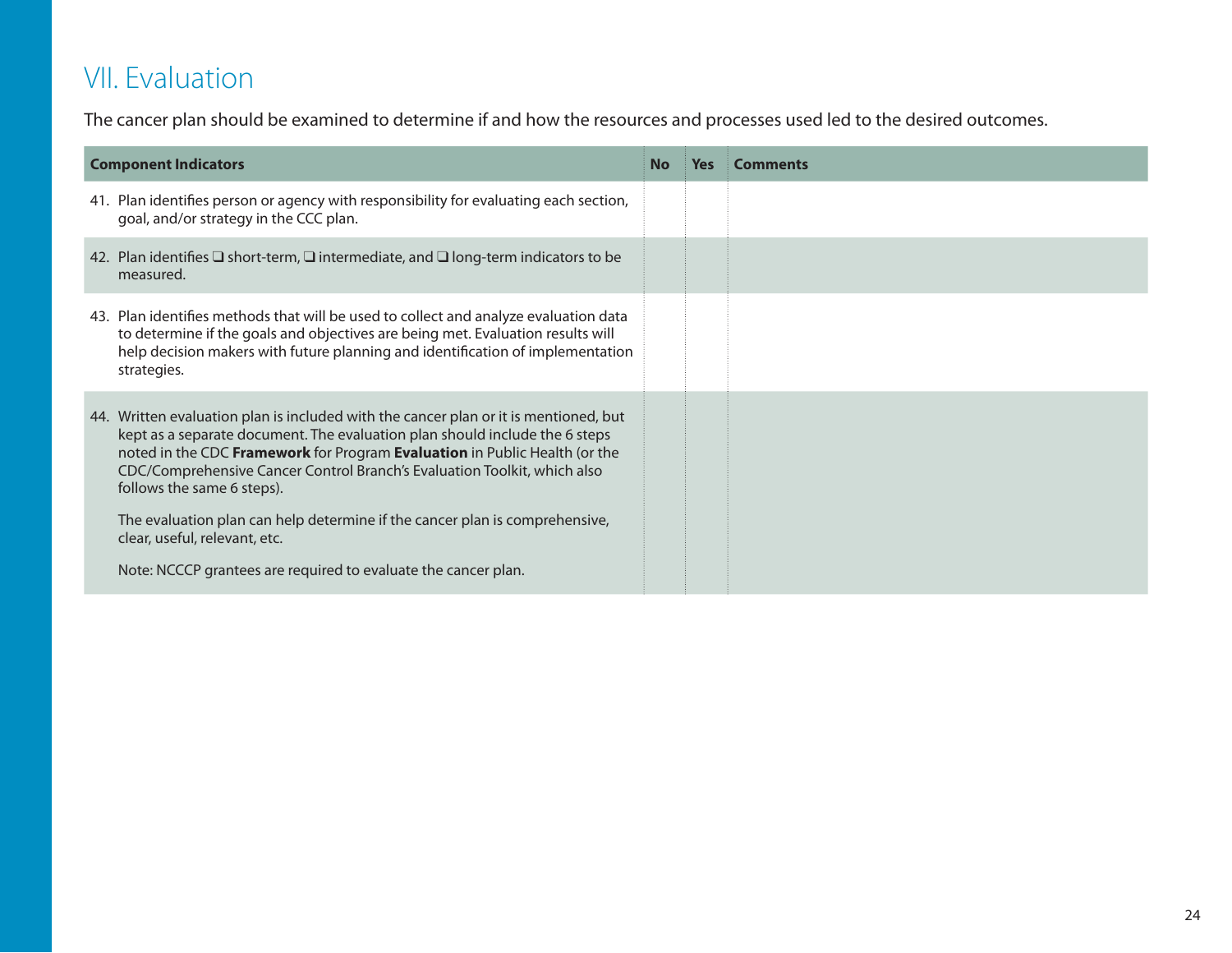- a. Health Indicators Warehouse provides access to high quality data that can be used to improve understanding of a community's health status and determinants, and facilitate the prioritization of interventions. This warehouse provides a single, user-friendly, source for national, state, and community health indicators and it links indicators with evidence based interventions and includes indicators specific to cancer. [http://healthindicators.gov/](http://healthindicators.gov)
- b. CCC grantees are required to use the CDC Framework for Program Evaluation in Public Health, which is the foundation for the CDC CCCB Evaluation Toolkit. This toolkit is tailored for comprehensive cancer control programs and contains definitions, tools and templates that can help cancer coalitions evaluate their plan, partnership, and intervention efforts. It can be accessed at: [http://www.cdc.gov/cancer/ncccp/pdf/CCC\\_Program\\_Evaluation\\_Toolkit.pdf](http://www.cdc.gov/cancer/ncccp/pdf/CCC_Program_Evaluation_Toolkit.pdf)
- c. Other evaluation resources including a framework for evaluation along with steps for evaluation can be found on CDC's Evaluation Web site at: <http://www.cdc.gov/eval/index.htm>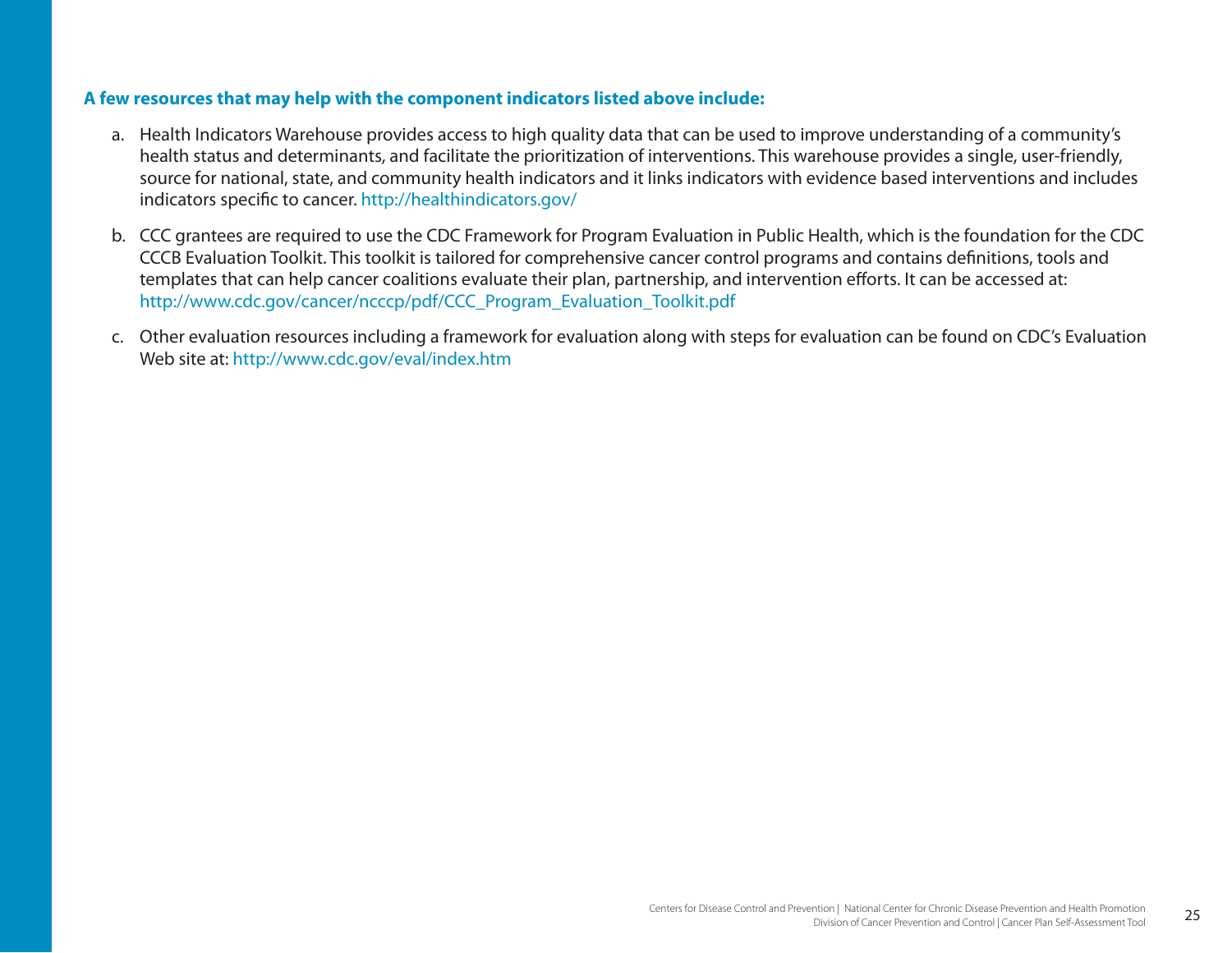# VIII. Additional Descriptive Items

The cancer plan should contain characteristics that will increase the likelihood that it will be read and the strategies it details will be implemented.

| <b>Component Indicators</b>                                                                                                                                                                                                                      | No | Yes | <b>Comments</b> |
|--------------------------------------------------------------------------------------------------------------------------------------------------------------------------------------------------------------------------------------------------|----|-----|-----------------|
| Plan includes an "executive summary" or other brief summary that accurately<br>describes content of entire plan. Additionally, it includes a table of contents with<br>page numbers, glossary, and other features that make it easy to navigate. |    |     |                 |
| Plan includes contact information.                                                                                                                                                                                                               |    |     |                 |
| Plan describes how additional copies can be obtained.                                                                                                                                                                                            |    |     |                 |
| Plan includes a letter of endorsement from a high-ranking governmental/tribal/<br>territorial/jurisdictional official (e.g., State Chronic Disease Director, Tribal Leader,<br>Minister of Health.).                                             |    |     |                 |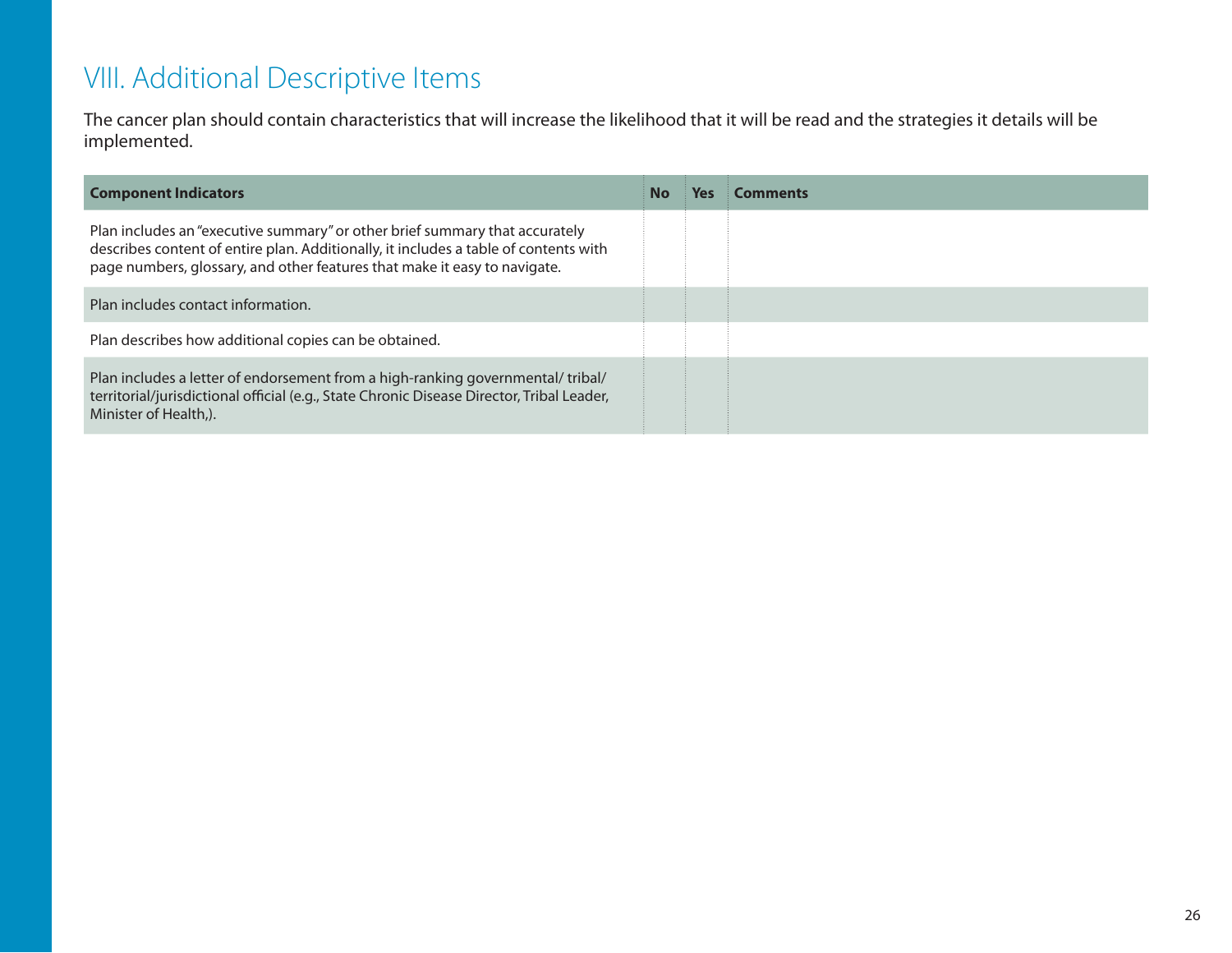- a. Examples of other state/tribal/territory/jurisdiction CCC plans, which can be accessed at Cancer Control Planet. <http://cancercontrolplanet.cancer.gov>/
- b. The Cancer Information Channel or CIC is a repository of resources created by CDC for their grantees. For example, there is a current list of project directors / managers and their contact information in case you want to consult with one about how they did "XYZ."<http://www2a.cdc.gov/cic/index.htm>(CIC is a password protected site for NCCCP grantees.)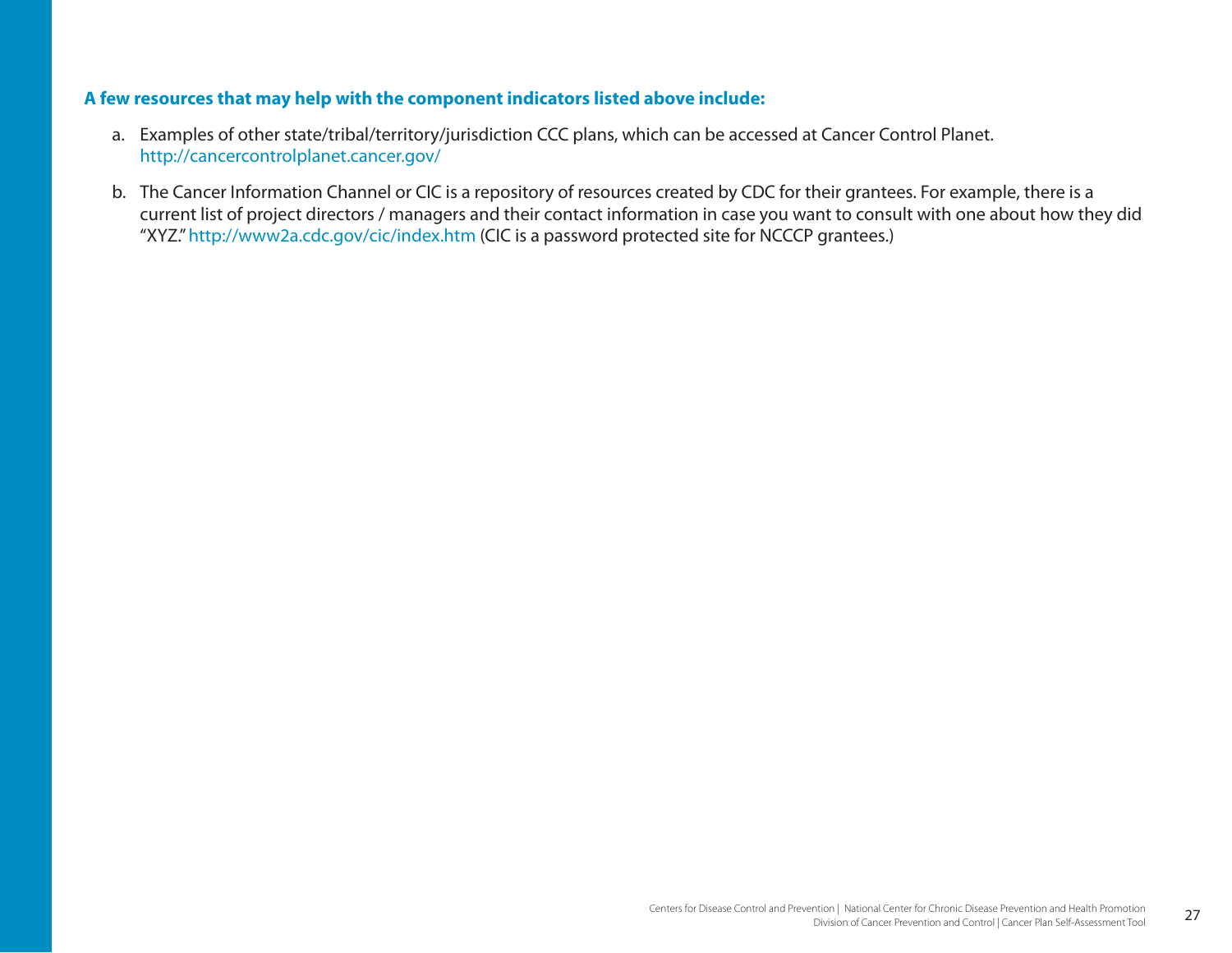### **National Comprehensive Cancer Control Program Priorities**

Released By CDC in June 2010

- 1. Emphasize Primary Prevention of Cancer
- 2. Support Early Detection and Treatment Activities
- 3. Address Public Health Needs of Cancer Survivors
- 4.Implement Policy, Systems, and Environmental Changes To Guide Sustainable Cancer Control
- 5.Promote Health Equity as it Relates to Cancer Control
- 6. Demonstrate Outcomes Through Evaluation

CDC funds NCCCP grantees to work with the CCC coalition/partnership in their state/tribe/ territory/ jurisdiction to accomplish these priorities. For a comprehensive list of NCCCP Priorities and Strategies, please visit the Cancer Information Channel (CIC) at: <http://www2a.cdc.gov/cic/index.htm> (CIC is a password protected site for NCCCP grantees.)

# Appendix A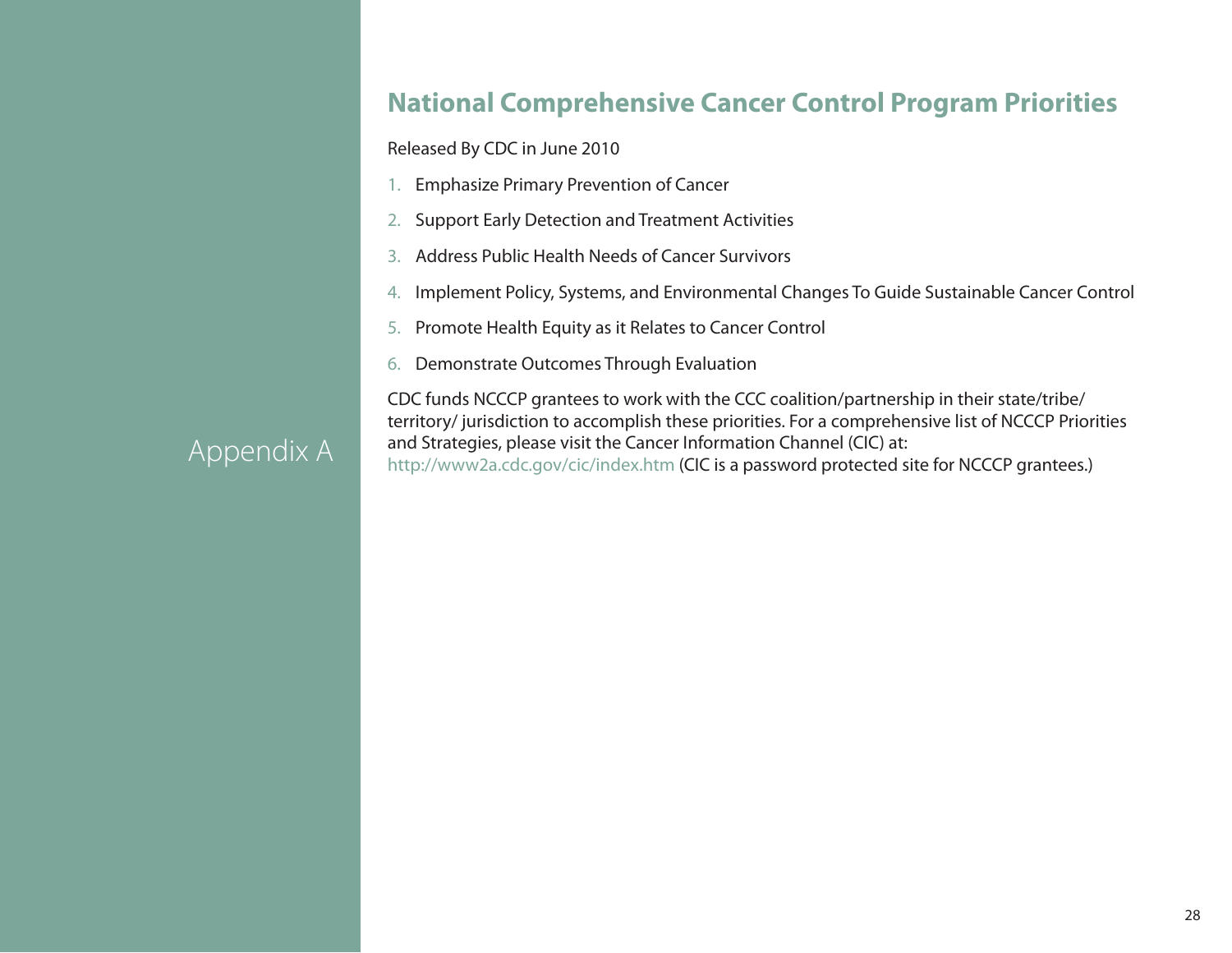### **Cancer Plan Index: a measure for assessing the quality of cancer plans.**

J Public Health Manag Pract. 2011 Nov-Dec;17(6):E12-7. Rochester P, Adams E, Porterfield DS, Holden D, McAleer K, Steele CB.

**Contact:** Centers for Disease Control and Prevention, Atlanta, GA, USA. [phyllis@phyllisrochester.com](mailto:phyllis@phyllisrochester.com)

### **Abstract**

**Objective:** To (1) conduct an in-depth assessment of the content of comprehensive cancer control plans and (2) obtain data that can be used to provide guidance to grantees supported by the Centers for Disease Control and Prevention's National Comprehensive Cancer Control Program (NCCCP) as they refine their plans, and to other health professionals as similar planning is done.

# Appendix B

**Design:** Through an iterative development process, a workgroup of subject matter experts from NCCCP and Research Triangle Institute International (RTI International) identified 11 core or essential components that should be considered in cancer plans on the basis of their professional experience and expertise. They also developed a tool, the Cancer Plan Index (CPI), to assess the extent to which cancer plans addressed the 11 core components.

**Setting:** Sixty-five comprehensive cancer control programs in states, tribes, territories, and jurisdictions funded by the NCCCP.

**Data Source:** Raters reviewed and abstracted all available cancer plans (n = 66), which included plans from 62 funded programs and 4 states of the Federated States of Micronesia funded by Centers for Disease Control and Prevention as a subcontractor of one funded program. Of the 66 plans, 3 plans were used to pilot test the CPI and the remaining 63 plans were subsequently reviewed and abstracted.

**Main Outcome Measure(s):** The primary outcome measures are national-level component scores for 11 defined domains (global involvement of stakeholders, developing the plan, presentation of data on disease burden, goals, objectives, strategies, reduction of cancer disparities, implementation, funds for implementation of plan, evaluation, usability of plan), which represent an average of the component scores across all available cancer plans.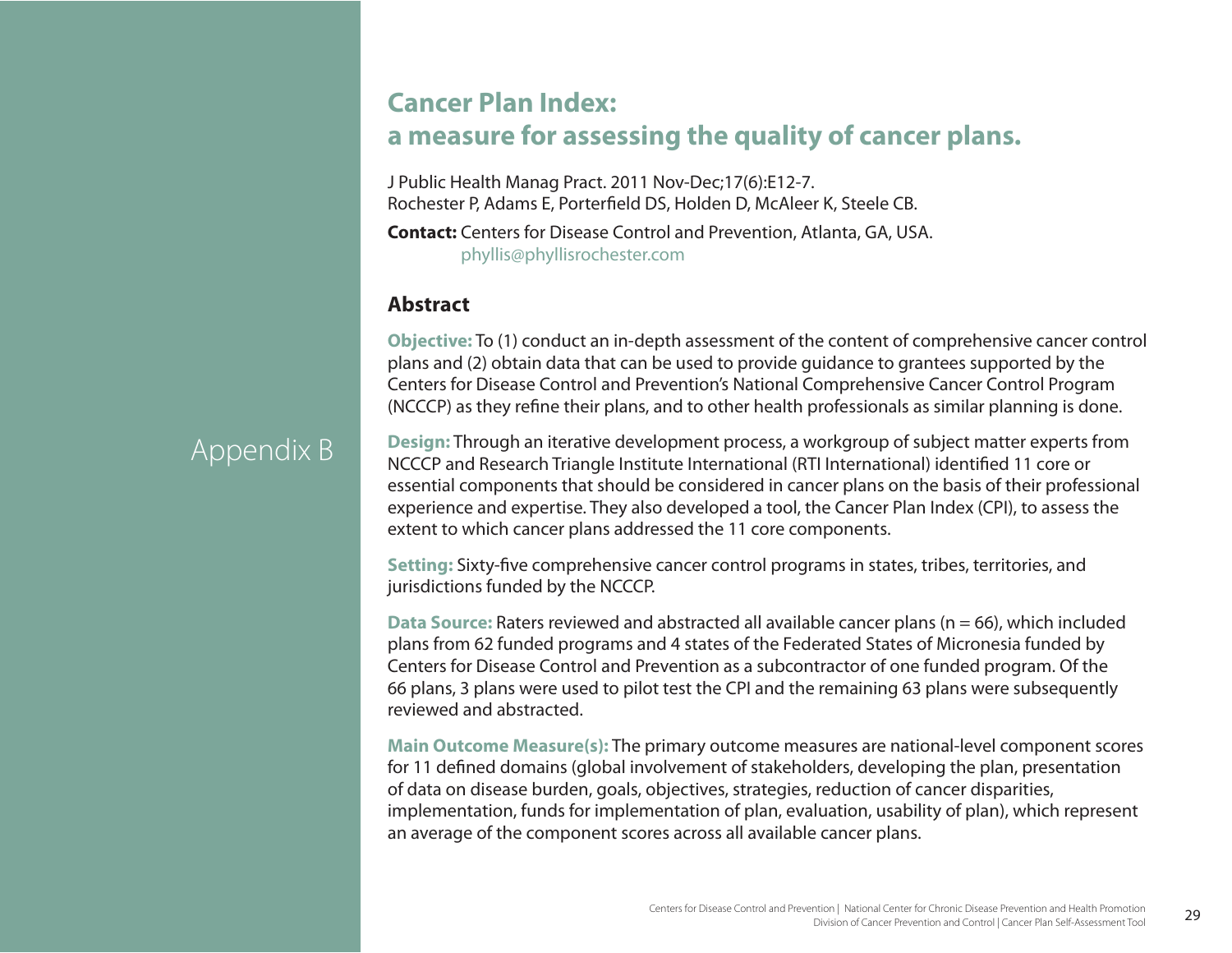**Results:** To aid in the interpretation and usability of findings, the components were segmented into 3 tiers, representing a range high (average score = 2.01-4.00), moderate (average score = 1.01- 2.00), and low (average score = 0-1.00) levels of description of the component. Programs overall provided relatively comprehensive descriptions of goals, objectives, and strategies; moderate description of the plan development process, presentation of data on disease burden, and plans on the reduction of cancer disparities; and little to no description of stakeholder involvement plans for implementation, funds for implementation, and evaluation of the plan.

**Conclusions:** Areas of the CPI with low average component scores should stimulate technical assistance to the funded programs, either to increase program activities or to increase discussion of key activities in the plan.

PMID:21964373 [PubMed—indexed for MEDLINE]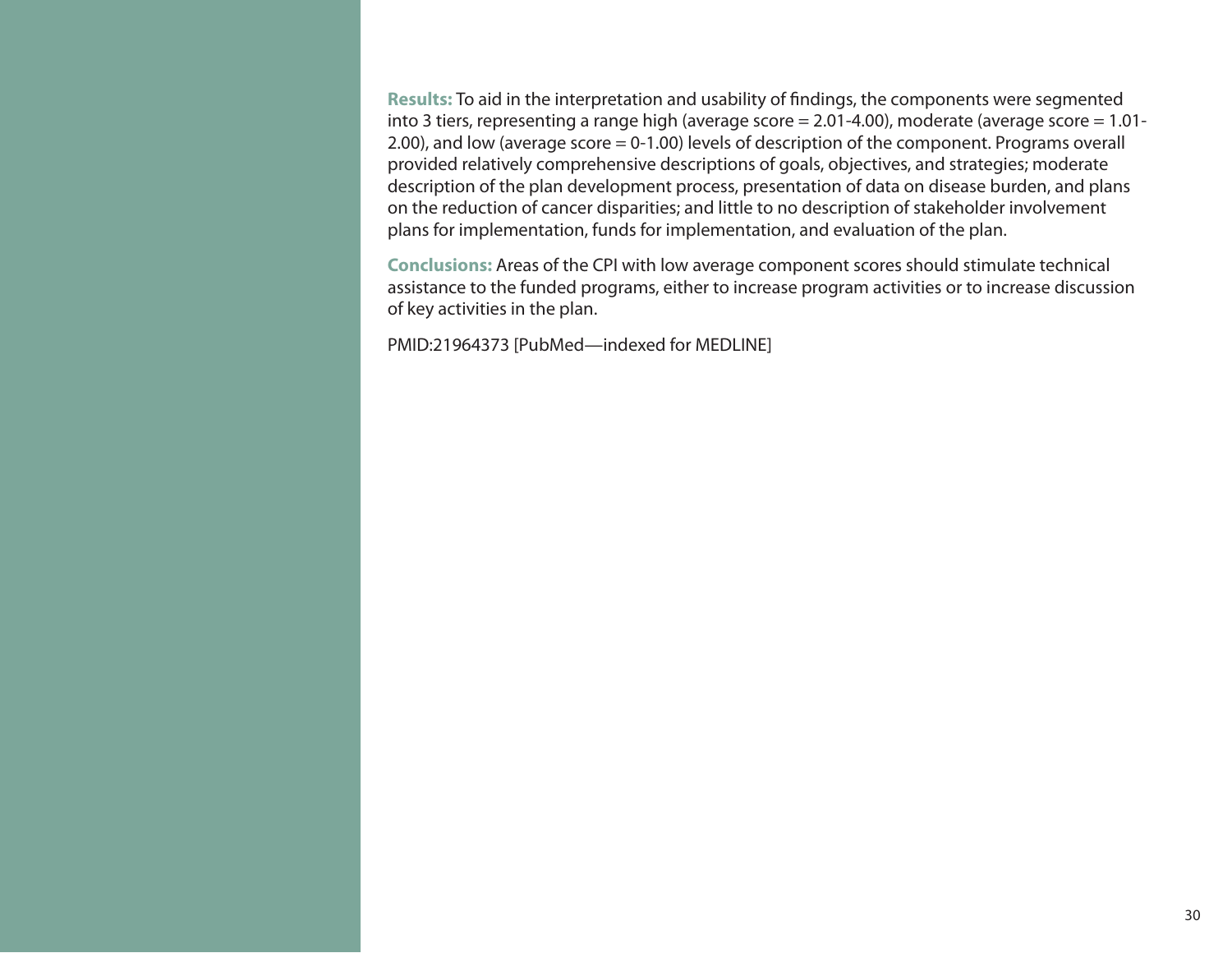### **Revision of comprehensive cancer control plans: experiences shared by three states.**

Cancer Causes Control. 2010 Dec;21(12):2005-13. Epub 2010 Oct 21. Hager P, Given L, Redmond J, Rogers K.

**Contact:** Michigan Department of Community Health, PO Box 30195, Lansing, MI 48909, USA. [hagerp@michigan.gov](mailto:hagerp@michigan.gov)

### **Abstract**

In the early 1990 s, a new movement emerged across the country to improve the way organizations coordinate and collaborate in the fight against cancer. Central to this movement is the development and implementation of a strategic plan, called a comprehensive cancer control (CCC) plan. Currently, sixty-nine plans exist among US states, tribes or tribal organizations, territories and Pacific Island Jurisdictions. The majority of CCC plans cover a five-year timeframe; typically in the fifth year, a plan update or plan revision process begins. Although many plans have common components, different processes have been utilized by various programs to update plans. This article describes the process used by Kentucky, Michigan and Wyoming to update and revise their CCC plans. Common key factors for successful cancer plan revision and implementation will be described based on experiences shared by the three states.

PMID: 20963477 [PubMed—indexed for MEDLINE]

To access full text of the article: <http://www.springerlink.com/content/m163246t0g47l246/fulltext.pdf>

# Appendix C